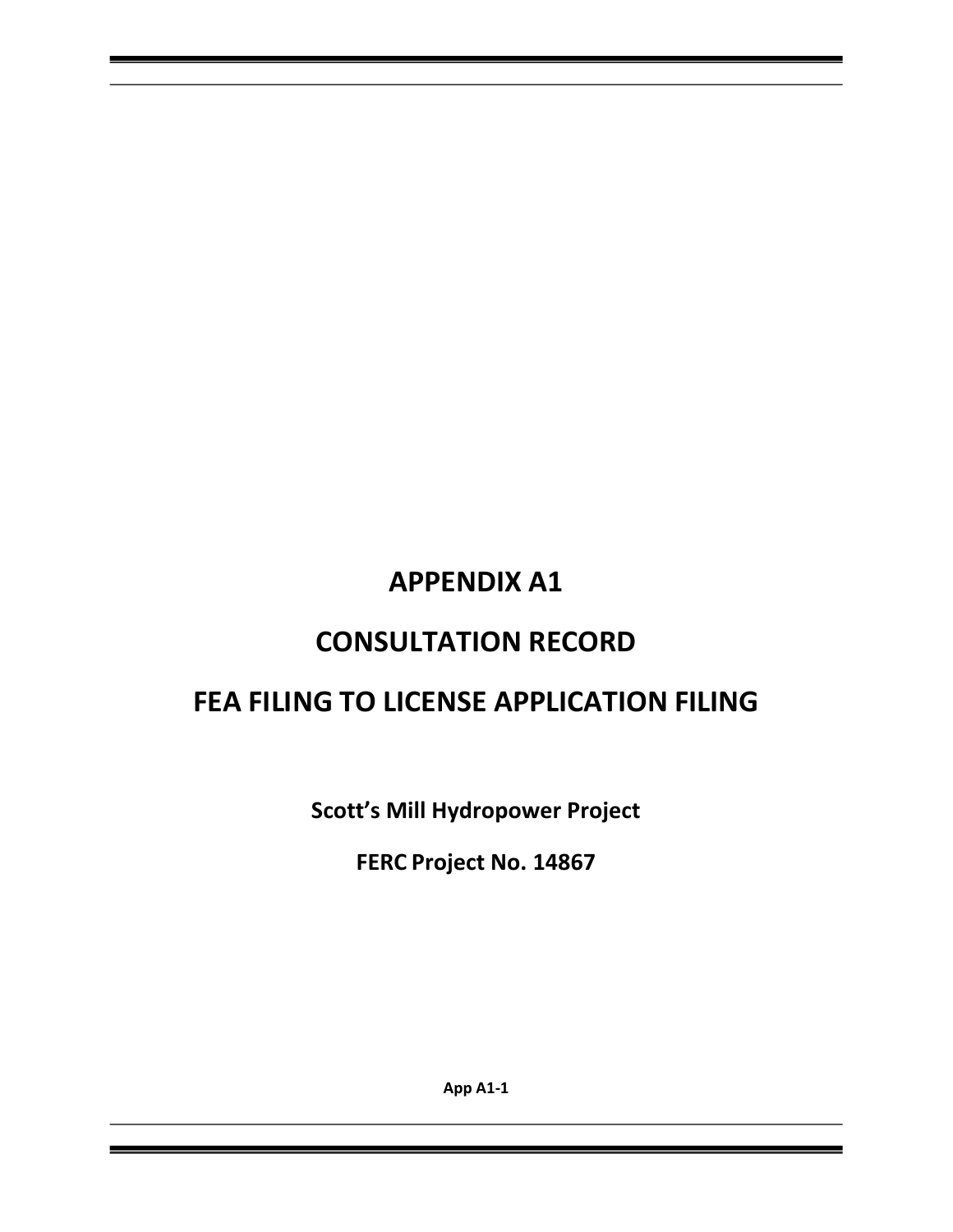**To:**Palmer George nqh95780,Ernst Aschenbach,Weaver Lawless ure27863,david\_sutherland@fws.gov,Jessica Pica,Cario, Anthony,Wayne Dyok,Mark FendigHide

Sun, Aug 16, 2020 at 2:46 PM All,

Attached are the comments I am submitting to FERC regarding the Scotts Mill application for license exemption. Please let me know if you have any questions.

Scott

--



*Regional Fisheries Manager*

**P 434**.525.7522 / **M 434**.907.2793

#### **Virginia Department of Wildlife Resources**

*CONSERVE. CONNECT. PROTECT.*

**A 1132 Thomas Jefferson Rd., Forest, VA 24551**

**[www.VirginiaWildlife.gov](http://www.dgif.virginia.gov/)**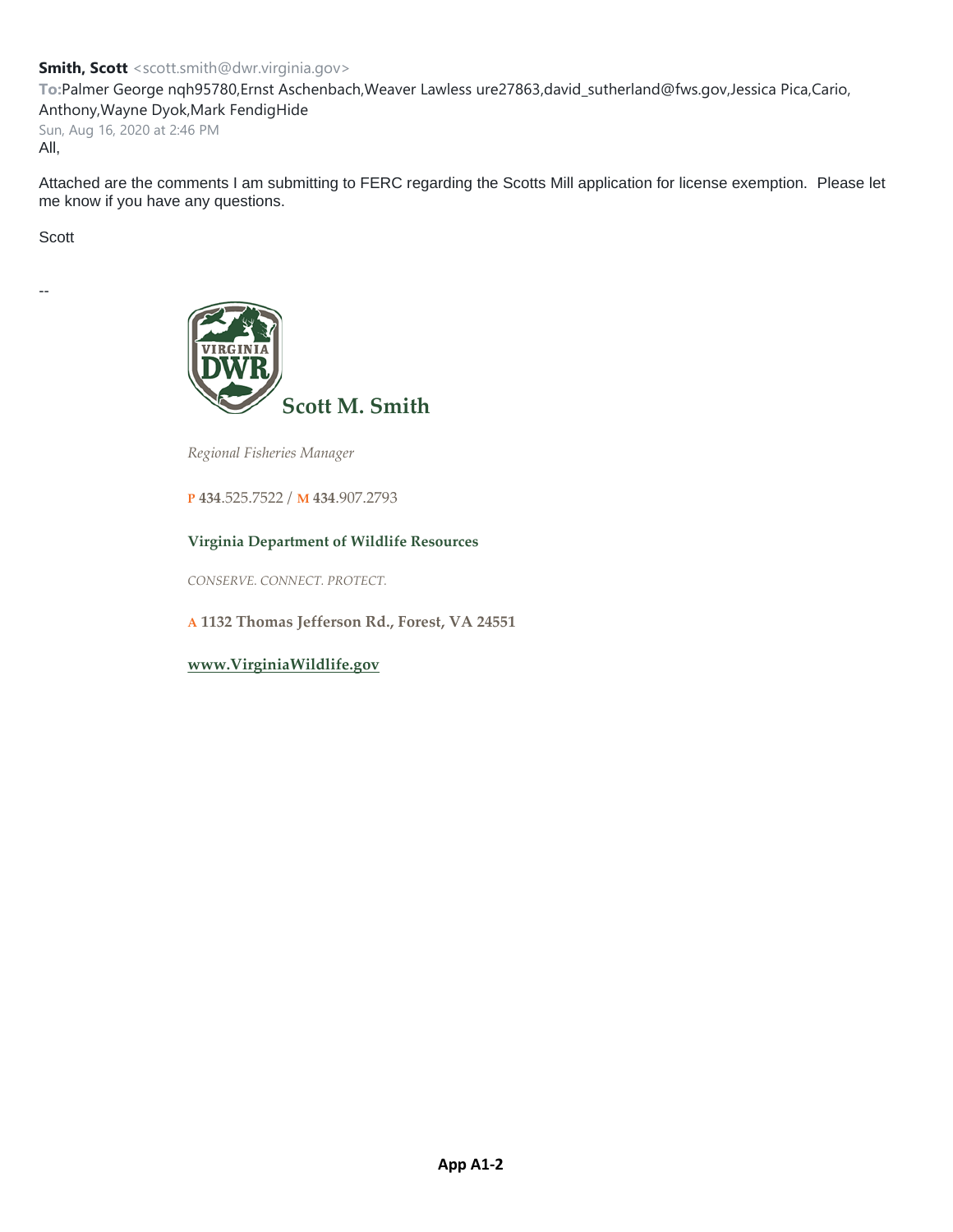

**COMMONWEALTH of VIRGINIA** 

Matthew J. Strickler Secretary of Natural Resources

**Department of Wildlife Resources** 

Ryan J. Brown **Executive Director** 

August 16, 2020

Secretary Kimberly D. Bose **Federal Energy Regulatory Commission** 888 First Street, NE Washington, DC 201426

#### Scotts Mill Hydroelectric Project (P-14867) - Application for New License Exemption Re: Virginia Dept. of Wildlife Resources Comments on Application for License Exemption

Dear Secretary Bose:

Thank you for the opportunity to provide input into the licensing process for the Scotts Mill Hydroelectric Project (P-14867). The mission of the Virginia Dept. of Wildlife Resources (DWR; formerly Dept. of Game and Inland Fisheries) is to conserve and manage wildlife populations and habitat, connect people to Virginia's outdoors, and protect people and property by promoting safe outdoor experiences. Additionally, VDWR is the state agency responsible for managing aquatic and terrestrial wildlife resources, including rare/listed species of fish and wildlife.

We have reviewed the documents submitted by Scotts Mill Hydro, LLC (Applicant). Based upon our review, and after extensive consultation with the Applicant and other stakeholders, we offer the following comments regarding the application. Additionally, we concur with the comments submitted by the U.S. Fish and Wildlife Service (USFWS) regarding this project.

Several aspects of this project are not fully developed, including fish passage facilities, recreational enhancements, fish entrainment/impingement, downstream habitat impacts, and others. We will work with the Applicant and stakeholders to adaptively manage these issues, as outlined in the Agreement in Principle (AIP) signed by the Applicant, USFWS, and DWR. We have listed specific areas of concern below, but believe that these issues will be cooperatively solved among the Applicant and stakeholders, based upon the AIP.

# **Fish Passage**

The Applicant has agreed to provide immediate, safe, and effective upstream passage for American Eel and Sea Lamprey, which we support. We request that this be included as a condition of the License Exemption.

The Applicant also intends to provide effective downstream passage for all species based upon the design of the powerhouse, using a similar design to that found on the Willamette Falls project. In theory, this design appears to be sound, but will need additional monitoring to determine its efficacy. Should downstream passage not prove to be effective, we would like to work with the Applicant to make modifications to the project to achieve a downstream passage success rate of approximately 95% (+/- 5%). We would ask that this be included as a condition of the License Exemption.

At the present time, other anadromous species (e.g., American Shad) are not present in the project area. However, they may become abundant enough at some point in the future to warrant fish passage efforts. As outlined in the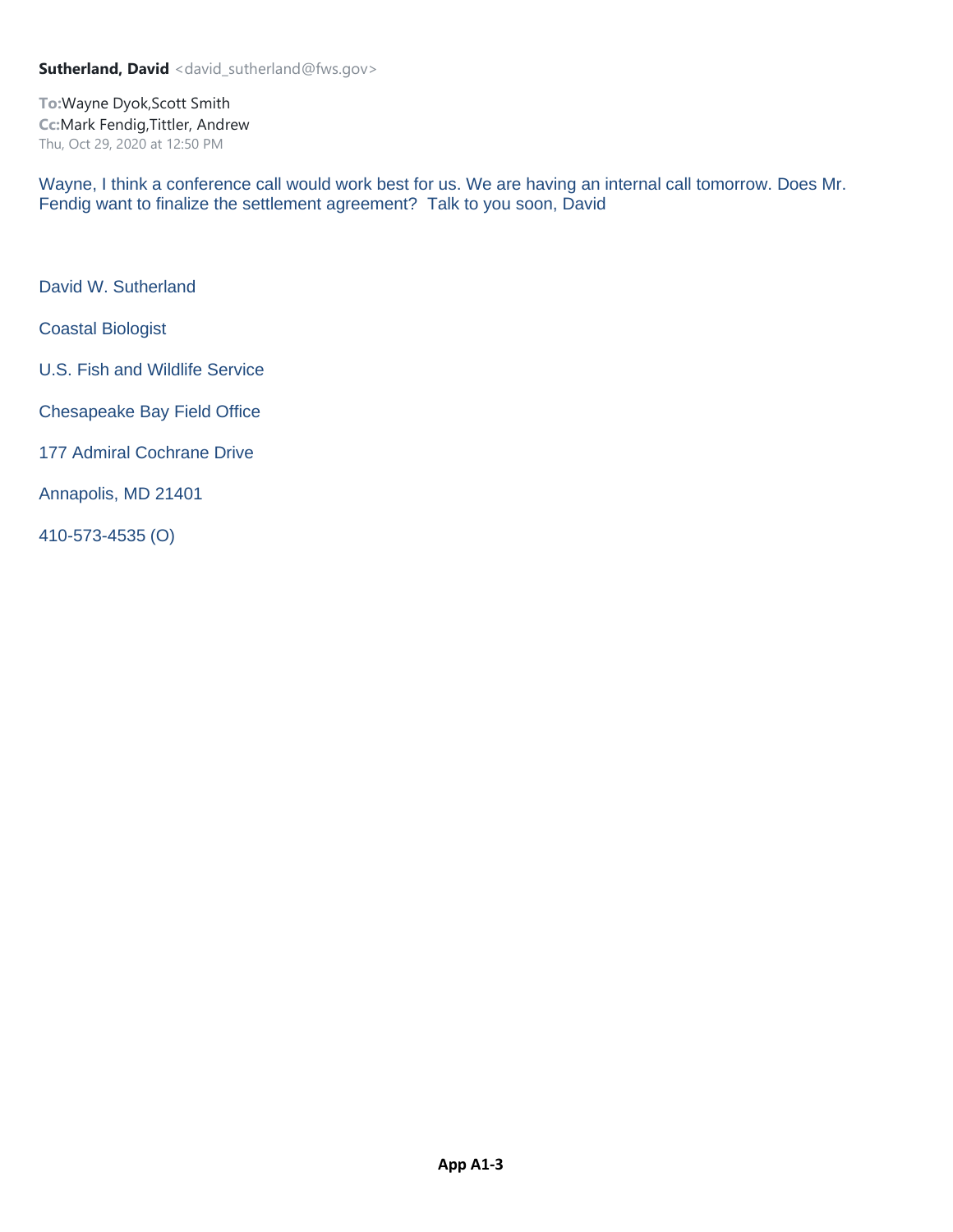AIP and the application for exemption, we agree to work with the Applicant and stakeholders to evaluate the future need for passage of anadromous and resident fish species. If we collectively determine such a need exists, we also agree to work with the Applicant to design suitable fish passage infrastructure to provide safe, timely, and effective passage for these species. Once the need is ascertained and the necessary infrastructure designed, we would suggest that this be constructed and operated by the Applicant, as outlined in the AIP and the application. We request that this be included among the conditions for the new License Exemption.

# **Recreational Enhancements**

The Applicant proposes to construct a canoe portage and bank fishing area at the dam, as well as a hardened boat ramp in the pool upstream from the dam. We fully support these proposals. However, as the land acquisition and engineering designs for these facilities are currently incomplete, there is the potential that some/all of these planned enhancements may not be feasible due to multiple possible issues (examples include inability to procure the necessary property, traffic engineering problems, construction design difficulties, etc.). Should that prove to be the case, we suggest the Applicant provide a bank fishing access (if the planned pier is not constructed) and/or a boat ramp (if the planned boat ramp is not constructed) at alternative locations on the James River (to be determined in consultation with USFWS and DWR). We request that this or similar language be included as a condition in the Exemption.

# Downstream Habitat and Water Quality

The Applicant proposes to provide a minimum  $\frac{1}{2}$ " veil of water over the spillway to maintain downstream habitat and water quality conditions, as well as locating the powerhouse in such a manner as to provide flows to the north (east) side of the river. Because the proposal has been based upon untested data, and because the powerhouse has yet to be installed and operated, actual conditions in the tailrace may differ from predicted ones. As a result, habitat and/or water quality conditions below the dam may be negatively altered as a result of operations. The applicant and the AIP both state that the Applicant will work with stakeholders to monitor habitat and water quality conditions below the dam once construction is completed and operations begin. Should we (Applicant, VDWR, USFWS, and Virginia Dept. of Environmental Quality) collectively determine that any alterations are unacceptable, we suggest the Applicant should modify the infrastructure and/or operations to correct these issues. This will require some level of adaptive management on the part of the Applicant and stakeholders. We ask that this be included as a condition of the License Exemption.

We greatly appreciate the opportunity to provide comments on the Application for License Exemption submitted by the Applicant. Should there be any questions, please contact Scott Smith at 434/525-7522 or scott.smith@dwr.virginia.gov.

Sincerely, Lat

Scott M. Smith **Regional Fisheries Manager** 

 $CC:$ G. Palmer - VDWR E. Aschenbach - VDWR A. Weaver - VDWR D. Sutherland - USFWS J. Pica - USFWS T. Carrio - VDEQ W. Dyok M. Fendig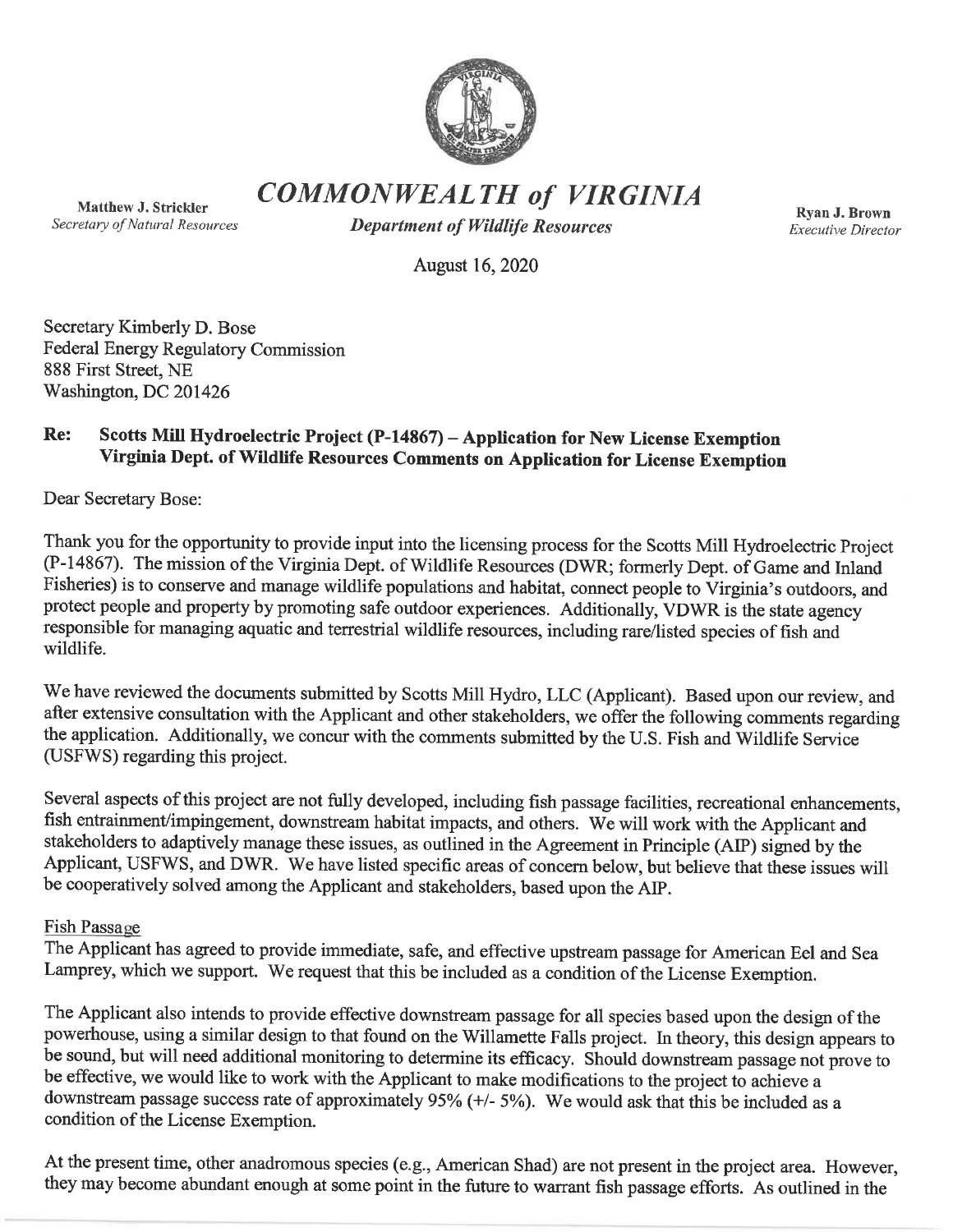# **Sutherland, David** <david\_sutherland@fws.gov>

**To:**Wayne Dyok,Scott Smith **Cc:**Mark Fendig,Tittler, Andrew Thu, Oct 29, 2020 at 12:50 PM

Wayne, I think a conference call would work best for us. We are having an internal call tomorrow. Does Mr. Fendig want to finalize the settlement agreement? Talk to you soon, David

David W. Sutherland

Coastal Biologist

U.S. Fish and Wildlife Service

Chesapeake Bay Field Office

177 Admiral Cochrane Drive

Annapolis, MD 21401

410-573-4535 (O)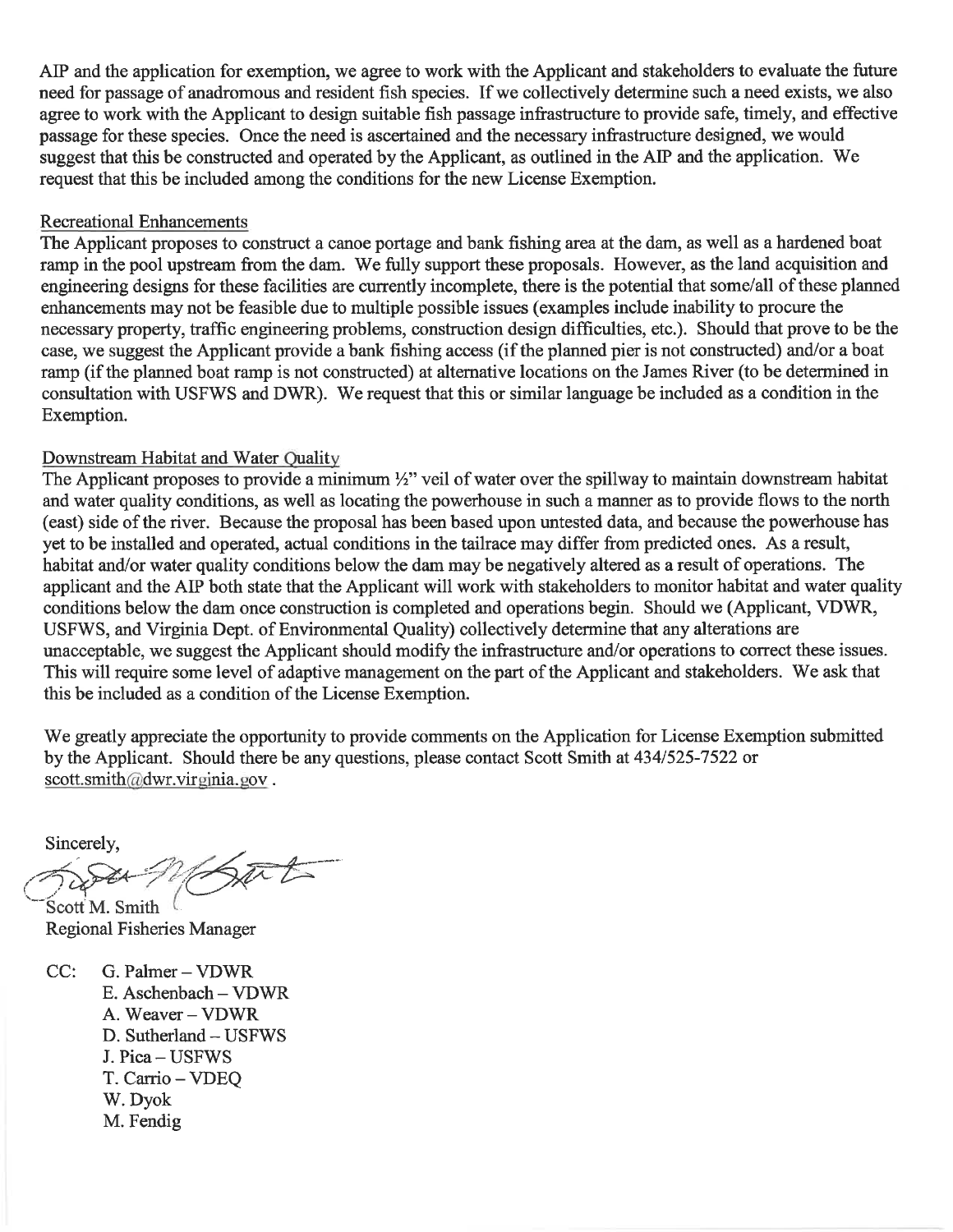**Smith, Scott** <scott.smith@dwr.virginia.gov> **To:**Wayne Dyok Cc:david\_sutherland@fws.gov,Jessica Pica,Weaver Lawless ure27863 Fri, Oct 30, 2020 at 12:50 PM Hey Wayne,

We had a call today to discuss the issues at Scotts Mill. We are all available for a call the afternoon of Nov 12. If you need to speak with us sooner than that, you can just call us individually. On today's call we decided that, given the uncertainty surrounding the license/exemption application, we would feel better if we had a settlement agreement to support the license/exemption. So, David has agreed to put together the first draft of a settlement agreement, based on the AIP. Based upon FERC's comments, you'll need a quick decision regarding some of these issues, so we'll do our best to expedite things.

With regards to the 2 issues you bring up in your email below, here's some feedback based on today's call. For the boat access, I think we can put this into a settlement agreement instead of the Exemption Application, but we'll need to check with some of our folks to verify that this would work. Also, if we do come up with something outside the scope of the license, we'd like it added to the license as an amendment once it's done. That way, it stays with the project should it get sold at some point. With regards to the estimated costs mentioned by FERC, it's probably best if you just give David and I a call sometime to make sure we understand what exactly FERC is looking for here. Once we know that, we should be able to work up some rough estimates. This can be done separately, to avoid having to coordinate schedules.

I think this takes care of the immediate needs, but please let us know if there are other items. Otherwise, we'll talk as a group on the 12th (if you're available), and sooner as individuals (if that's needed). We'll provide the draft of a settlement as soon as we get that knocked out, and we'll do our best to make that available as soon as possible.

**Scott** 

Show original message

--



*Regional Fisheries Manager*

**P 434**.525.7522 / **M 434**.907.2793

#### **Virginia Department of Wildlife Resources**

*CONSERVE. CONNECT. PROTECT.*

**A 1132 Thomas Jefferson Rd., Forest, VA 24551**

**[www.VirginiaWildlife.gov](http://www.dgif.virginia.gov/)**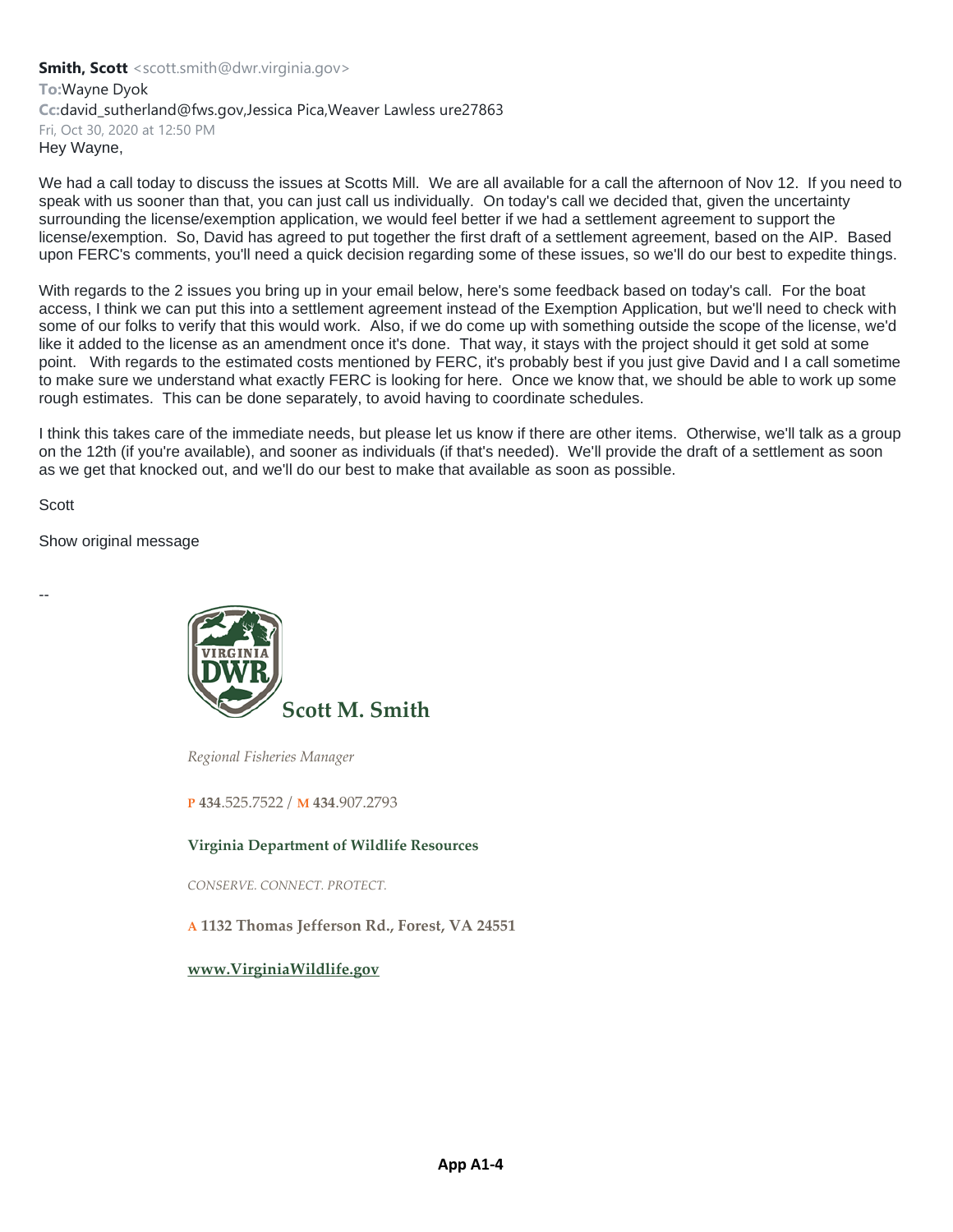**Smith, Scott** <scott.smith@dwr.virginia.gov> **To:**Wayne Dyok **Cc:**Sutherland, David,Mark Fendig,Thornton James Tue, Jan 12, 2021 at 1:11 PM Wayne,

I've asked George Palmer to get the raw fish data for the sites on the James near Scotts Mill. It'll just be a couple spreadsheets with fish numbers/lengths, etc. on it; so nothing fancy. I think this should satisfy FERC, as my assumption is that they simply want to see how many samples the fish data are based upon. If you want something different, let us know.

NOTE COMMENTS RELATED TO BEDFORD HYDRO DELETED FROM THIS EMAIL CONSULTATION..

**Scott** 

Show original message

Palmer, George <george.palmer@dwr.virginia.gov>

**To:**dyok@prodigy.net **Cc:**Smith Scott iqu27897 Tue, Jan 12, 2021 at 1:39 PM

### Wayne,

Attached is the raw data from 1991-2020 for your reference from three sites on the James near the Scotts Mill Dam (directly below Scotts Mill Dam called the Lynchburg site, pool above Scotts Mill Dam called Red-&-Dots, and the pool at Monacan Park).

Let me know if you have any questions or require further information.

**Thanks** 

George





# **George Palmer**

*District Fisheries Biologist*

**P 434**.525.7522 / **M 276**.780.0460

# **Virginia Department of Game & Inland Fisheries**

*CONSERVE. CONNECT. PROTECT.*

**A 1132 Thomas Jefferson Road**, Forest, VA 24551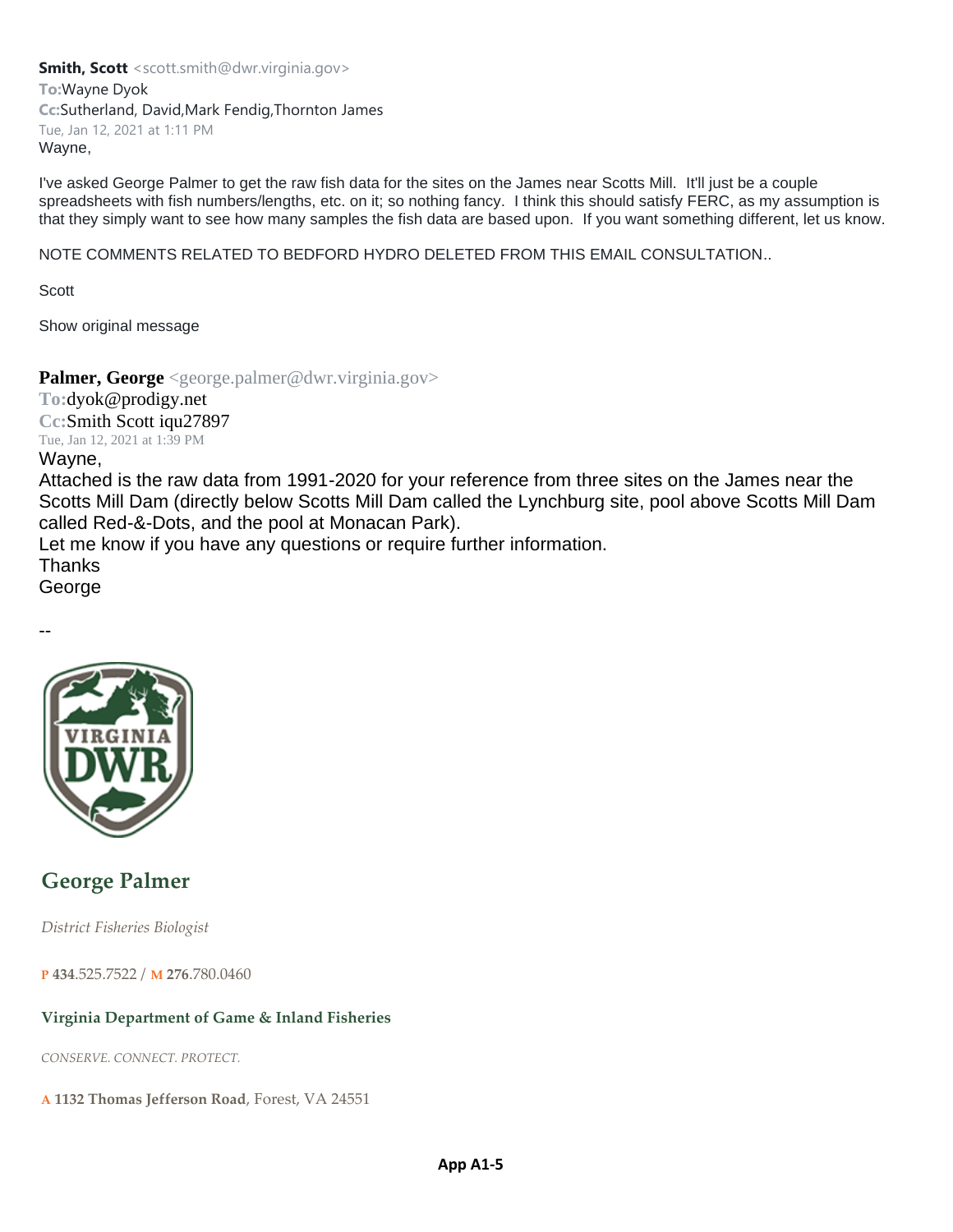#### NOTE ATTACHMENT NOT INCLUDED IN CONSULTATION RECORD. DATA WAS USED TO UPDATE APPLICATION.

**Smith, Scott** <scott.smith@dwr.virginia.gov> **To:**Wayne Dyok,Jim Thornton **Cc:**Palmer George nqh95780 Mon, Feb 1, 2021 at 11:58 AM Wayne and Jim,

See the attached spreadsheet. I think this is what FERC was looking for. If they have questions about the data, they should probably contact George Palmer. Let us know if this isn't what you needed, or if you've got further questions.

**Scott** 

---------- Forwarded message --------- From: **Palmer, George** [<george.palmer@dwr.virginia.gov>](mailto:george.palmer@dwr.virginia.gov) Date: Mon, Feb 1, 2021 at 11:34 AM Subject: Re: Scotts Mill FERC License Data Needed To: Smith, Scott [<scott.smith@dwr.virginia.gov>](mailto:scott.smith@dwr.virginia.gov)

Check out this file, I thinks I have everything you asked for. Three tabs as you requested

On Fri, Jan 29, 2021 at 4:47 PM Smith, Scott [<scott.smith@dwr.virginia.gov>](mailto:scott.smith@dwr.virginia.gov) wrote: GP - Looks like the raw data wasn't good enough. It looks like they want a couple of different tables. Here's what I suggest we send them:

- CPUE table for Lynchburg and Monocan sites only. This would include site, year, date (month is fine), and effort.
- A table with eel CPUE that would include site, effort, year for all sites from say Scottsville to Snowden.
- A table with eel TL. This would basically be the raw data with eel length, year, and location.

I think that should do it for FERC. Also, if you could get to it within the next couple of weeks, that'd be great. Let me know if there are any questions. Anx.

SS

---------- Forwarded message --------- From: **Jim Thornton** [<runnerjim@gmail.com>](mailto:runnerjim@gmail.com) Date: Fri, Jan 29, 2021 at 3:30 PM Subject: Scotts Mill FERC License Data Needed To: Smith, Scott [<scott.smith@dgif.virginia.gov>](mailto:scott.smith@dgif.virginia.gov) Cc: Wayne Dyok [<dyok@prodigy.net>](mailto:dyok@prodigy.net)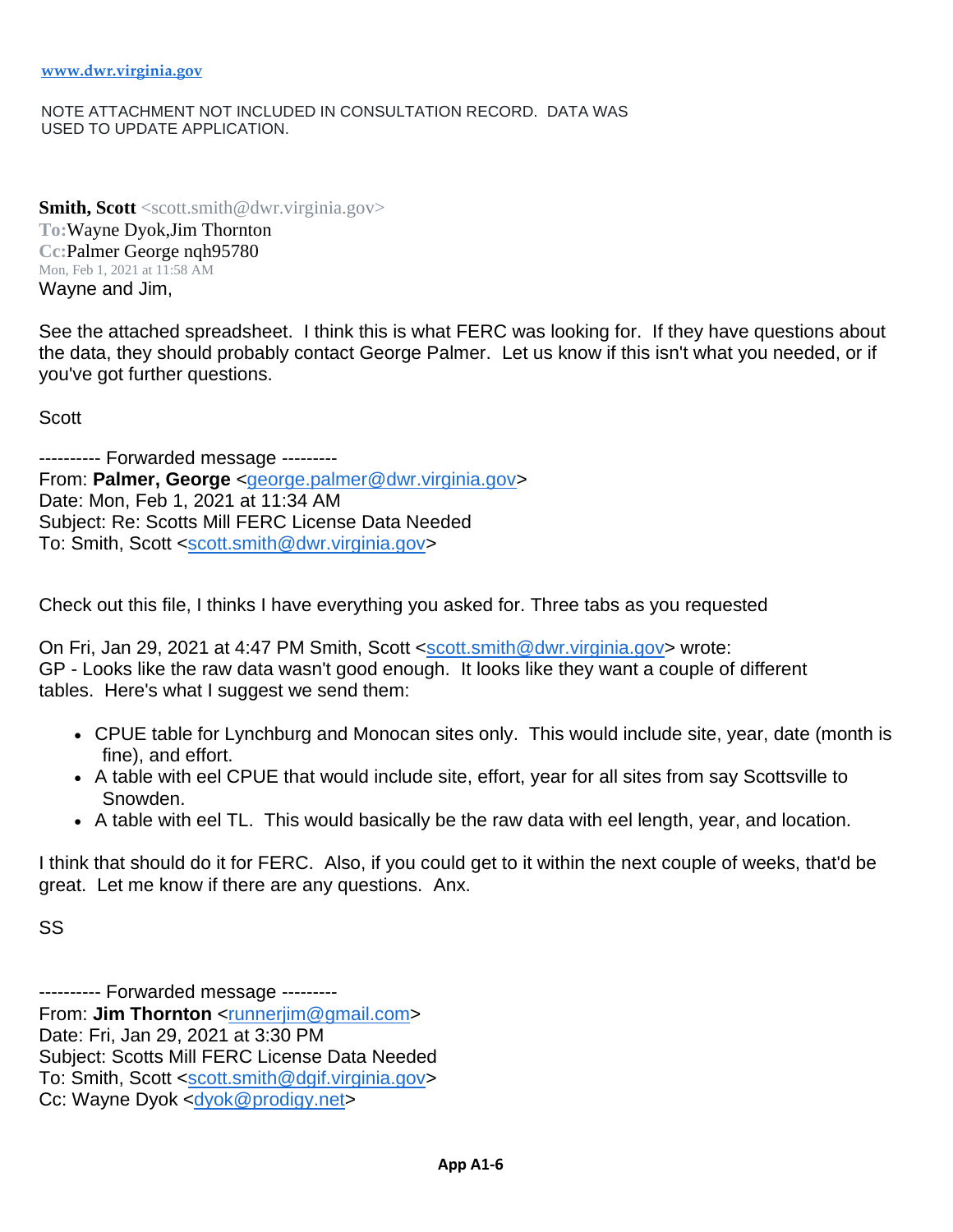Scott,

Thanks for the information provided earlier. There is a bit more information we need in order to address what FERC has call deficiencies in the license. Is it possible you could provide the following information:

Per FERC's letter:

1. Summaries of the resident fish community at the project (e.g., in section 6.3.3.1.4 of Exhibit E) are not project-specific and are instead based on sampling data that are Schedule C Project No. 14867-001 C-4 pooled across large portions of the James River (e.g., river mile 104 to 228). To allow staff to more accurately assess the potential effects of the project on the local fish community, please provide more precise location-specific fish survey data (ideally from the project impoundment and immediately downstream of the dam). If such project specific data are not available, please report fish survey and associated catch data from the nearest available locations upstream and downstream of Scott's Mill Dam. To support staff's analysis, please include information on the sampling gear, effort, location, and dates of the fish survey data that were used, as well as any fish size data that were collected. (NOTE: Attached is section 6.3.3.1.4)

2. Table E-6-4 of Exhibit E provides catch-per-unit effort (CPUE) data for eels at Scott's Mill Dam and other nearby dams on the James River, but provides no indication of the level of sampling effort upon which these data (boat electrofishing) are based. Therefore, for all CPUE estimates in Table E-6-4, to the extent that information is available, please indicate the number of hours (e.g., pedal time), dates, and locations of boat electrofishing samples upon which these CPUE estimates were based, as well as any eel length data that are available from these surveys.

NOTE: Table 6.4 specifies that the CUPE<sub>3</sub> downstream of Scotts Mill is 6.68, upstream 7.02; Rusens upstream is 0.25; Coleman falls upstream is 0.10; and Cushaw is 0.00.

If you would like to call and discuss on Monday,that would be fine. However, as usual FERC wants responses pretty quickly. Thanks in advance for your help.

Jim Thornton

--



*Regional Fisheries Manager*

**P 434**.525.7522 / **M 434**.907.2793

**Virginia Department of Wildlife Resources**

*CONSERVE. CONNECT. PROTECT.*

**A 1132 Thomas Jefferson Rd., Forest, VA 24551**

**[www.VirginiaWildlife.gov](http://www.dgif.virginia.gov/)**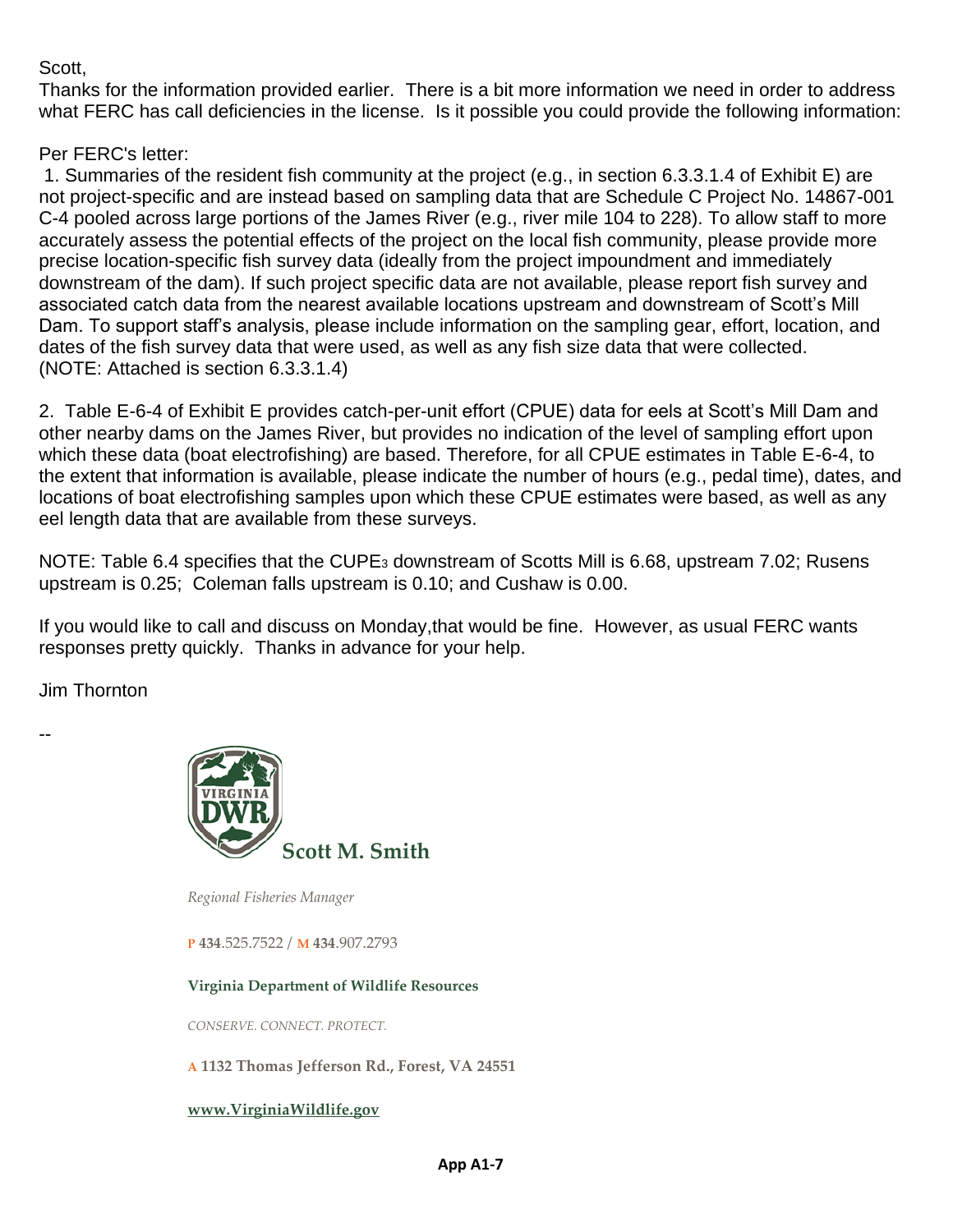--

**Smith, Scott** <scott.smith@dwr.virginia.gov>

**To:**Wayne Dyok **Cc:**Jim Thornton,Palmer George nqh95780 Wed, Feb 10, 2021 at 1:49 PM Wayne and Jim,

It looks like you've got all the eel data that FERC wanted. As for the fish community data, I think you've got that as well (the 2 sites that FERC appeared interested in would be Lynchburg [RKM 414] and Monocan Park [RKM 428]). However, I'm not positive that we sent you the fish community data, so let us know if you still need that.

As to their other questions, all data was collected with boat electrofishing gear in the fall (Sep 15-Nov 15) in most years. We try to hit all those sites annually, but some years we get washed out or have equipment malfunctions, so not every single site gets sampled every single year. Effort at each site is a minimum of 1 hr, but frequently exceeds that by 25-50%. Immediate sample locations of interest to FERC (Lynchburg and Monocan Park) are located immediately downstream from Scotts Mill Dam and in the pool behind Reusens Dam. We have some older data from the Scotts Mill Pool (Red & Dots site - RKM 418), but that access has been closed for many years now, so nothing recent. We do have total lengths recorded for all fish collected, and can send that to you, but it's a whole lot of data points. If that's what they'd like to see, we'd be happy to provide it for those 2 sites.

So, let us know if you need the fish community data, as we can send that your way (assuming we haven't already).

SS

**Smith, Scott** <scott.smith@dwr.virginia.gov> **To:**Jim Thornton **Cc:**Wayne Dyok,Palmer George nqh95780 Wed, Feb 10, 2021 at 1:53 PM Jim,

Yes, TL is total length. The reason you don't see anything in the 4th tab for those other years is that eels were only counted (not measured) in those years. So, we have abundance data for them, but not length. We measured the eels in '12 and '19 at Monocan Park. So, for that reason, there are no entries in the length spreadsheet for those other years. We still netted and counted eels, but didn't measure them. Don't know if you've ever tried to measure an eel, but it's not an easy proposition. There's a whole lot of merit to the saying, "slippery as an eel"...

SS

Show original message

--**Smith, Scott** <scott.smith@dwr.virginia.gov>

**To:**Wayne Dyok Wed, Feb 10, 2021 at 1:56 PM Hey Wayne,

Forgot to answer your question regarding the settlement agreement. David got a draft together and we're reviewing it this week. Alan took the first crack at it, and I've got it now and hope to get it to Jessica by tomorrow or Friday. I think she's tied up this week anyway, and will try to review it sometime next week. So, it's close to being in your hands.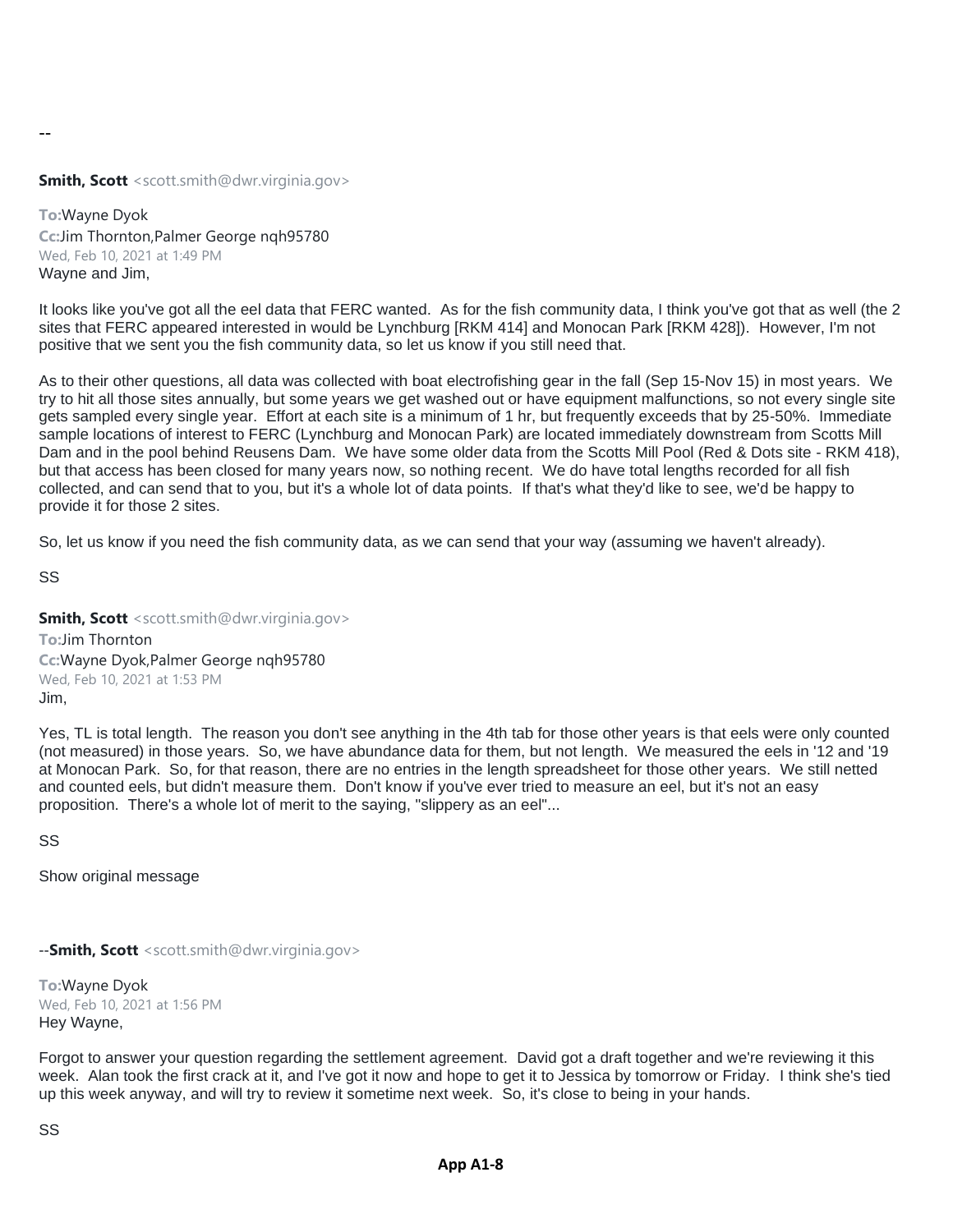**To:**Wayne Dyok Thu, Feb 18, 2021 at 3:18 PM Wayne,

Just to give you a quick update, we've all been through the draft of the settlement agreement. David is currently revising it. I'm not positive if he's planning to have any further USFWS review, but I think that's what he's thinking. You might check with him to see when he's thinking of sending it to you and Mark, and if you're under any sort of tight timeline he should probably be aware of that.

Scott

Show original message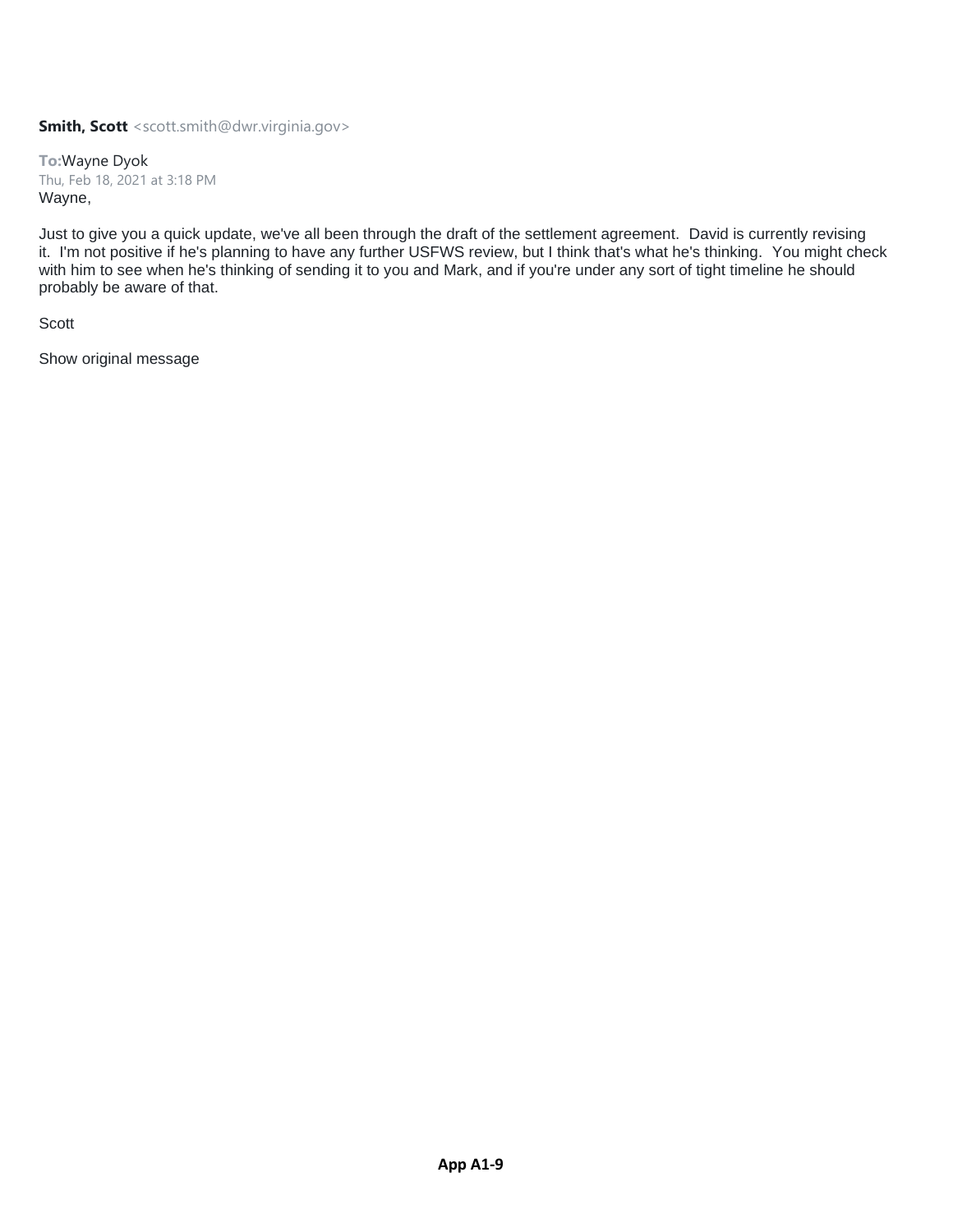-- **Sutherland, David** <david\_sutherland@fws.gov> **To:**Wayne Dyok **Cc:**Smith, Scott Mon, Mar 1, 2021 at 1:37 PM

Wayne, do you have time to talk tomorrow? David

Scott's Mill has been working in good faith with the US Fish and Wildlife Service and the Virginia Department of Wildlife Resources to finalize a settlement agreement that incorporates the Agreement In Principle. We expect to receive the draft agreement from the US Fish and Wildlife Service the first week in March and are hoping that the settlement agreement can be signed by the end of the month. Lastly, Scott's Mill has not yet received the estimate of costs from the US Fish and Wildlife Service and the Virginia Department of Wildlife Resources per Section 4.301 of the Commission's regulations. We expect to receive that estimate from the agencies soon and will include the associated fee or bond as part of our filing. David W. Sutherland Coastal Biologist U.S. Fish and Wildlife Service Chesapeake Bay Field Office 177 Admiral Cochrane Drive Annapolis, MD 21401

410-573-4535 (O)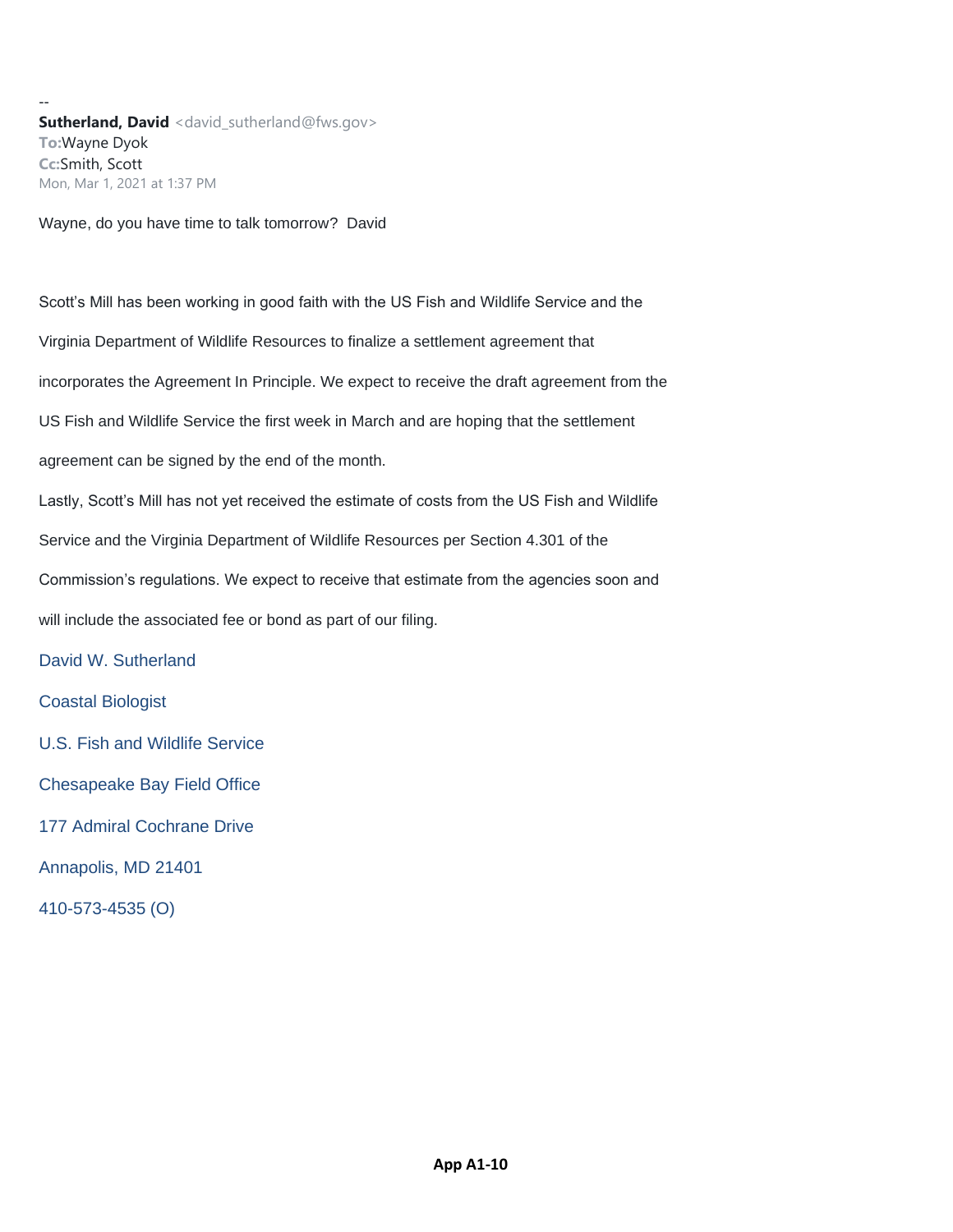**Smith, Scott** <scott.smith@dwr.virginia.gov> **To:**Wayne Dyok **Cc:**david\_sutherland@fws.gov,Weaver Lawless ure27863,Jessica Pica Thu, Mar 25, 2021 at 1:27 PM Wayne,

I took a stab at estimating our costs associated with Terms & Conditions. It's in the attached spreadsheet. Right up front I will tell you that I've not done this before, so this is a really rough estimate. Additionally, I "started the clock" with the settlement agreement, and not positive that's the correct starting point. This stuff can be adjusted as needed, but I'll need some feedback as to what's appropriate and what isn't. Finally, all the follow-up stuff is a complete guess on my end. I don't know how accurate it may be, so there's some room to adjust things there as well. The bottom line is that I'm not positive I picked the correct "starting point", and I'm also really just guessing on a lot of the follow-up work. I'm happy to discuss any adjustments you feel might be appropriate.

SS

--



*Regional Fisheries Manager*

**P 434**.525.7522 / **M 434**.907.2793

#### **Virginia Department of Wildlife Resources**

*CONSERVE. CONNECT. PROTECT.*

**A 1132 Thomas Jefferson Rd., Forest, VA 24551**

**[www.VirginiaWildlife.gov](http://www.dgif.virginia.gov/)**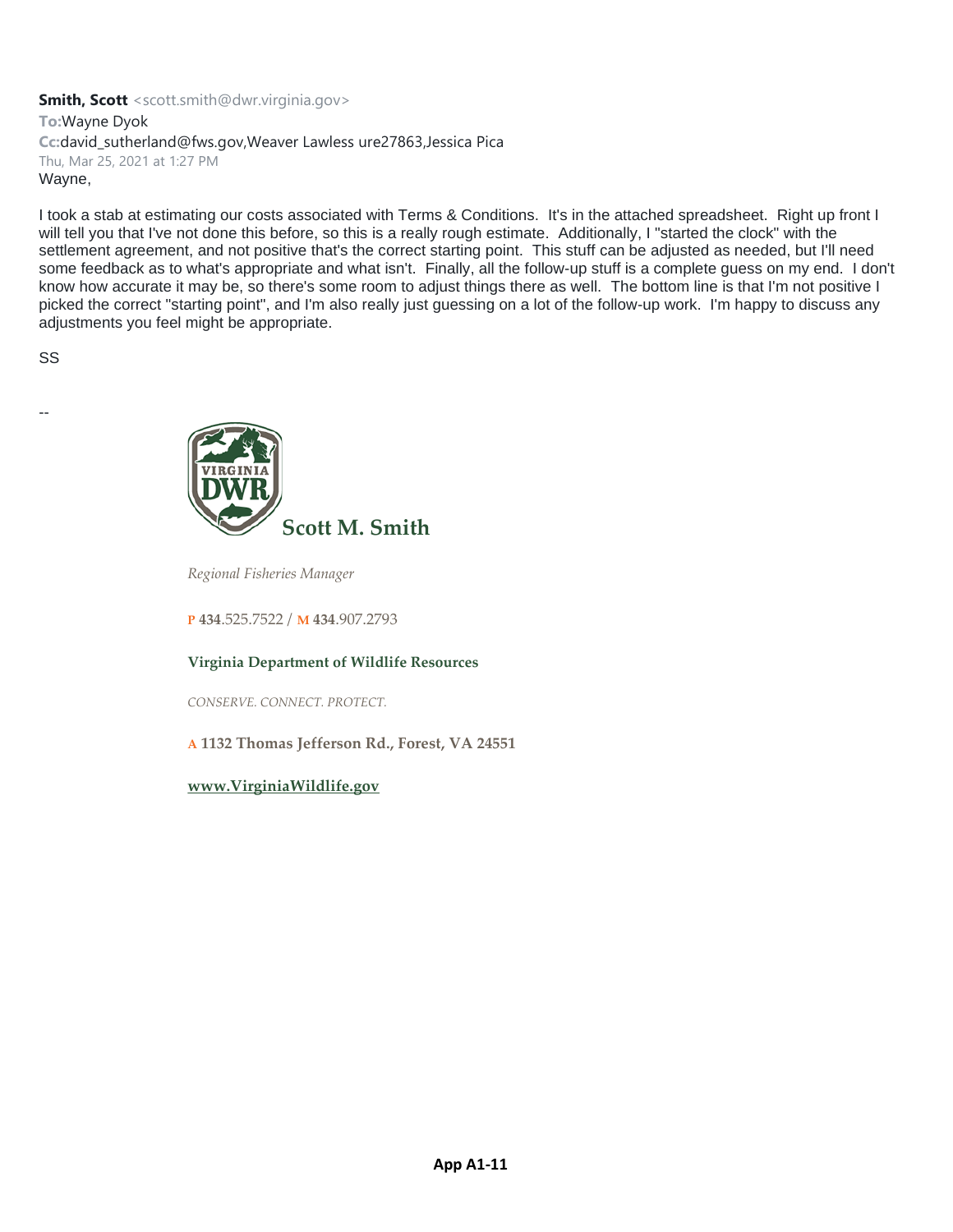**To:**Wayne Dyok

**Cc:**david\_sutherland@fws.gov,Mark Fendig Tue, Mar 30, 2021 at 10:18 AM

Ok, I will be away most of this afternoon, but will check email this evening. I think David is finalizing the details with his folks. So,, I'll wait on him to see what he comes up with, and then I'll send something similar. It'll be sometime this evening at the earliest.

SS

# Hide original message

On Tue, Mar 30, 2021 at 12:37 PM Wayne Dyok [<dyok@prodigy.net>](mailto:dyok@prodigy.net) wrote:

Hi David and Scott, I spoke with FERC this morning and they are fine with the USFWS and VDWR waiving the agency costs and including them in the Settlement Agreement. As we discussed last week, they requested that you send me an email to that effect which I will include in the filing tomorrow.

Regards, Wayne

**Sutherland, David** <david\_sutherland@fws.gov>

**To:**Wayne Dyok **Cc:**Scott Smith Wed, Mar 31, 2021 at 9:04 AM

Wayne, please see our cost estimate and text. David

**From:** Sutherland, David **Sent:** Tuesday, March 30, 2021 2:44 PM **To:** Tittler, Andrew <Andrew.Tittler@sol.doi.gov> **Subject:** RE: Scotts Mill

Wed, Mar 31, 2021 at 9:44 PM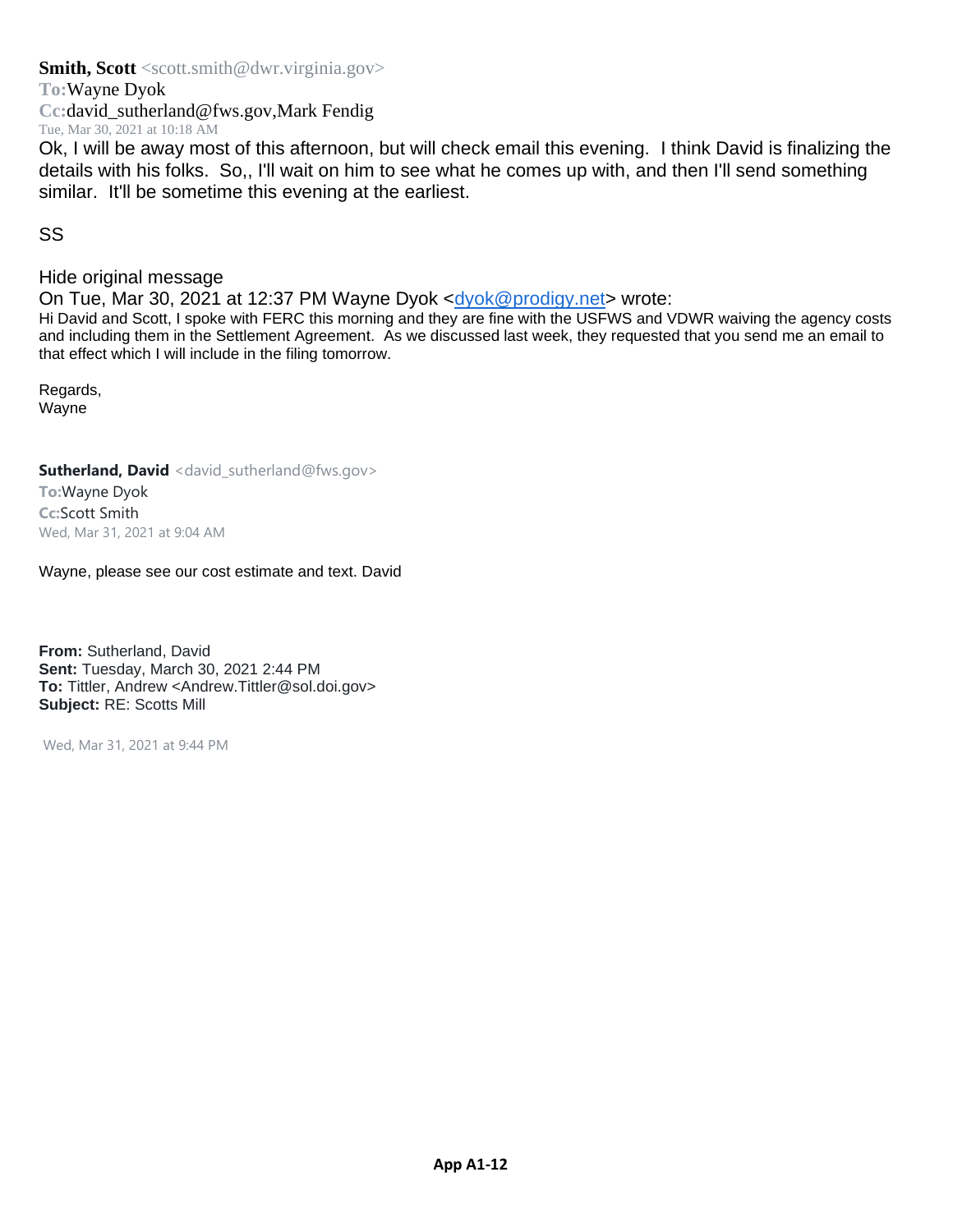It's been about 9 months since we last communicated with you on our exemption application filing in June 2020. We appreciate that much has happened over that period. We certainly hope that everyone is making it through these uncertain times.

From July through October 2020, FERC reviewed our exemption application and on October 28, 2020, issued a deficiency letter (attached to this email). Our initial response was filed with FERC on November 20, 2020 (also attached). In that letter, Scott's Mill reaffirmed its desire to move forward with the license exemption. To meet FERC's requirements of having ownership or control of all lands within the project boundary to qualify for the exemption, Scott's Mill modified the project boundary to exclude the Liberty University (LU) parcel upon which the boat ramp was to be located. Although LU is amenable to leasing the parcel to Scott's Mill, no lease agreement has yet been reached. Scott's Mill has ownership and flowage easement rights for all lands within and adjacent to the project boundary and therefore believes that it qualifies for an exemption.

From November 2020 through February 2021, Scott's Mill coordinated with various parties to respond to FERC's information requests. In particular, Scott's Mill has worked closely with the USFWS and Virginia Department of Wildlife Resources (VDWR) to convert the Agreement In Principle (AIP) to a Settlement Agreement (SA). We are continuing to work on the SA and hope to have in consummated in the next couple of months.

In late February, Scott's Mill requested a one month extension to file its responses to the information requested by FERC. On March 2, 2021 FERC granted that request. During March, Scott's Mill completed the responses to FERC's information request and filed that information earlier today. The filing includes two files that are also attached. The FERC Deficiency response answers each of the FERC information requests and includes several appendices including the property deed, wetland information and a dam stability analysis, The Excel spreadsheet included was not easily converted to a PDF and is included as a separate file that summarizes 20 years of fish data collected by VDWR. Included in the PDF is a map of part of the project boundary. The portion of the project boundary that includes all project facilities is included in the responses. The remainder of the project boundary follows the shoreline up to the upstream Reusens FERC project boundary, excluding the islands as these are not needed for project operations. Since Exhibit G is in an electronic format required by FERC and not readily available to most of us, I have not included that file in this email.

One of the requirements of an exemption is for resource agencies to provide costs estimates for preparing terms and conditions and for the applicant to pay these costs with their filing. In this case, the agencies have waived their fees, but they will be included in the SA. I have included the information provided by the agencies as separate attachments. Because of the filing deadline, we were not able to include these documents in today's filing but they will be filed with an effective date for tomorrow. Scott's Mill very much appreciates all the hard work done by both the USFWS and VDWR to support our filing and work on the SA.

Since it has been 9 months from our last email and given that COVID may have caused numerous changes in personnel, several of our email addresses may be outdated. We request your support in letting us know who else you believe should be copied on this distribution. Because of privacy concerns though, we are not providing anyone's email addresses on this email. However, there is a distribution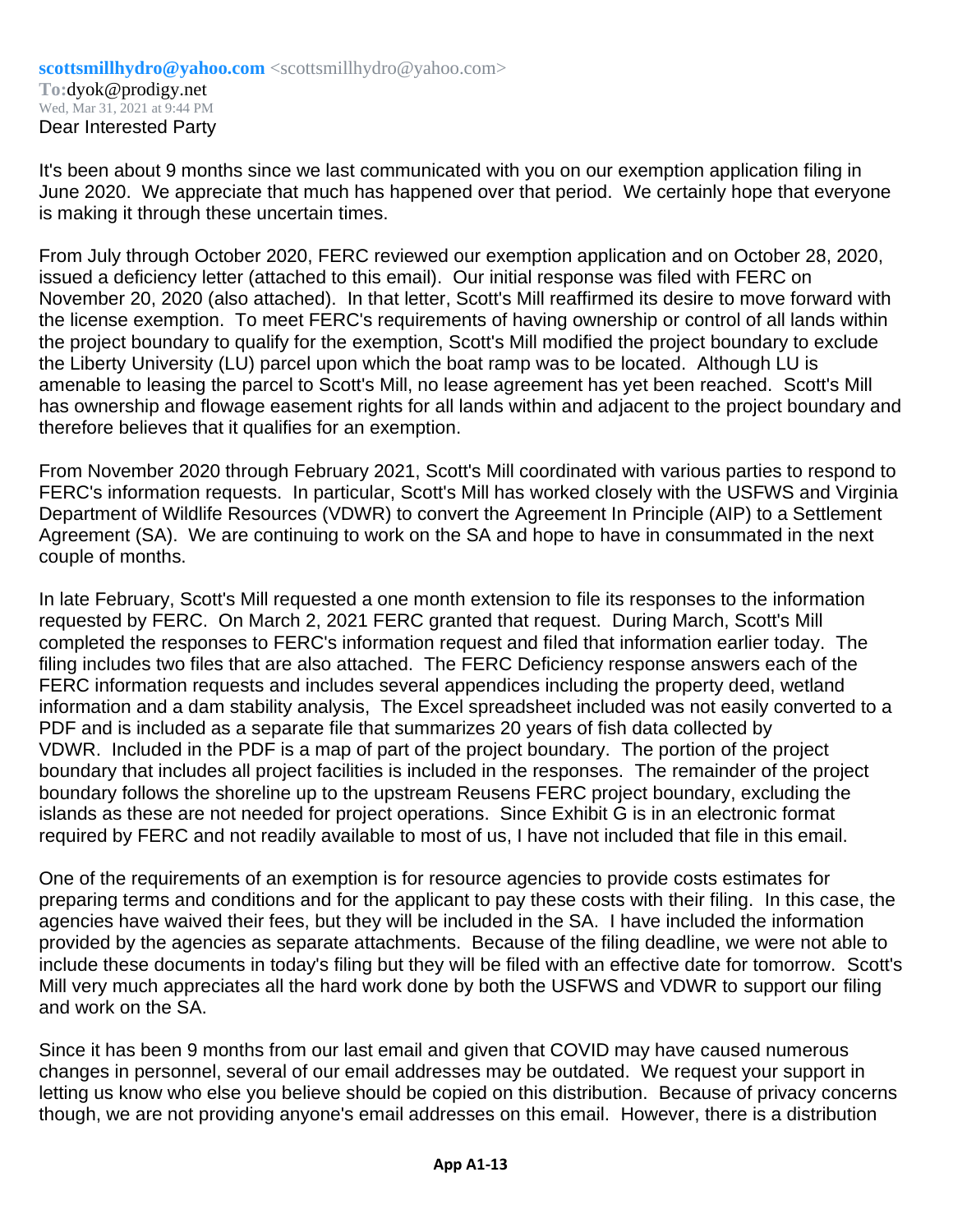list provided after the cover letter that you can check. If we receive undelivered emails, we will do our best to contact appropriate parties that may have been missed.

Lastly the Lynchburg New and Observer will be publishing a public notice for the project. It was either in today's paper or it will be in tomorrow's paper.

Kindest regards, Wayne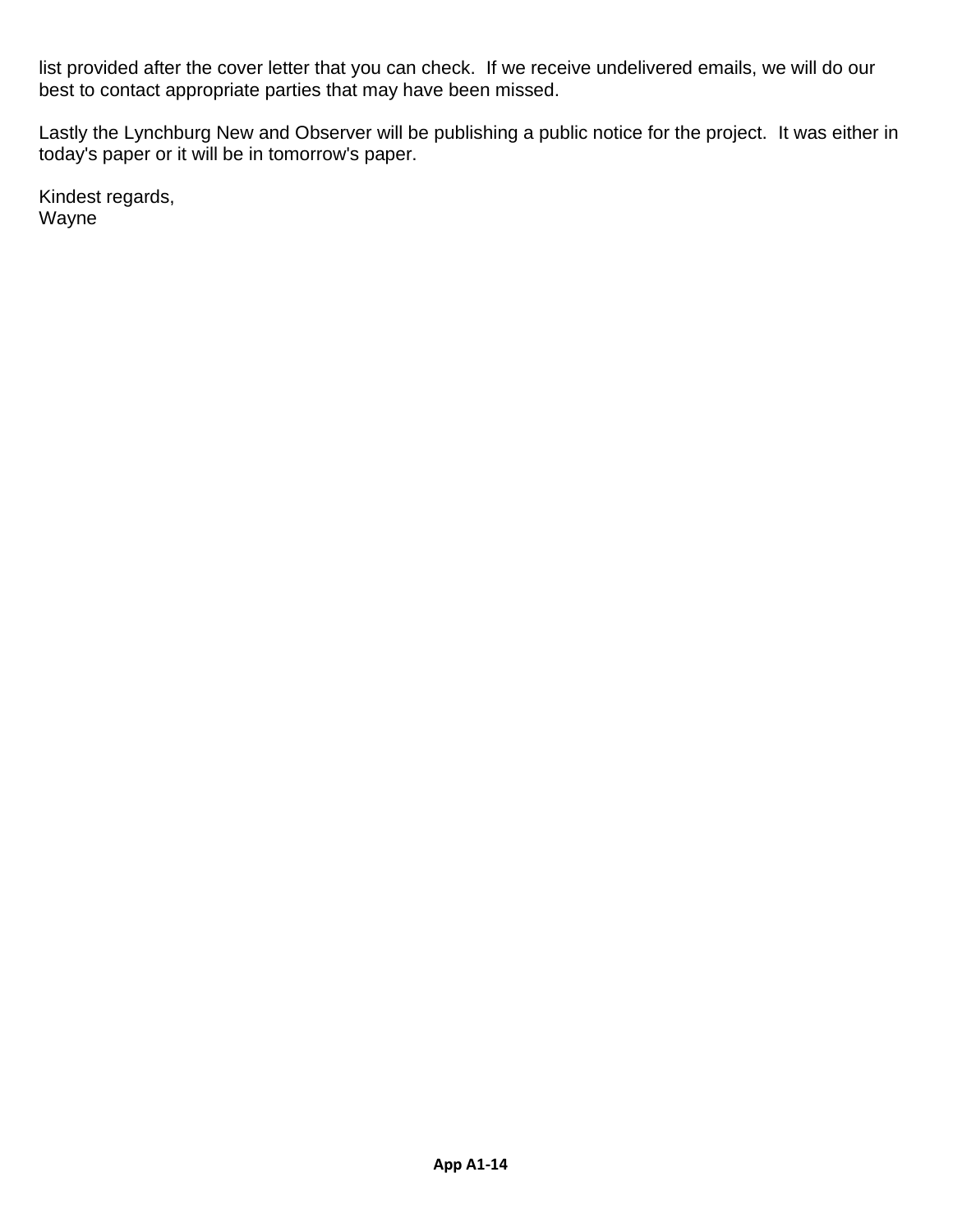**Cario, Anthony** <anthony.cario@deq.virginia.gov>

**To:**scottsmillhydro@yahoo.com

**Cc:**Wayne Dyok,Joe Grist

Fri, Apr 2, 2021 at 12:16 PM

Wayne,

Thanks for the update. Please send me your timeframe for submitting the information requested in our additional information letters (attached) so that we may continue with processing the VWP permit application.

Thank you

-

Show original message

# *Tony Cario*

Environmental Specialist Office of Water Supply Department of Environmental Quality P.O. Box 1105, Richmond, VA 23218 804-698-4089 [anthony.cario@deq.virginia.gov](mailto:anthony.cario@deq.virginia.gov) [www.deq.virginia.gov](http://www.deq.virginia.gov/)

**Wayne Dyok** <dyok@prodigy.net>

**To:**scottsmillhydro@yahoo.com,Cario, Anthony

**Cc:**Joe Grist,Mark Fendig

Sun, Apr 4, 2021 at 2:43 PM

Hi Tony. Happy Easter.

Mark has been taking the lead on the Joint Application with Ben Leatherland. However, I will be in Virginia the week of April 12th can discuss this further with him at that time.

Regards,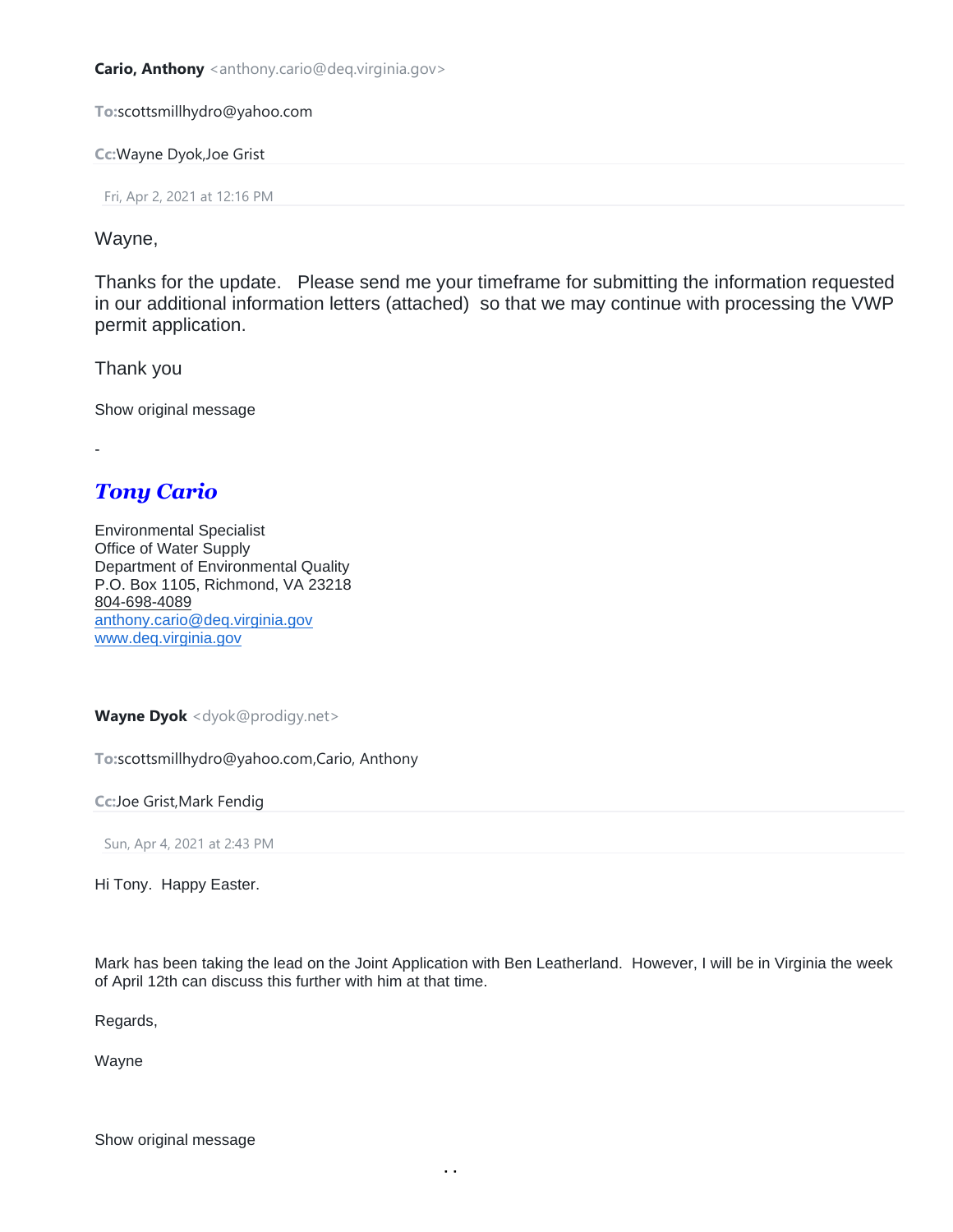#### **Wayne Dyok** <dyok@prodigy.net>

#### **To:**Wayne King

Tue, Apr 6, 2021 at 12:21 AM

Hello Wayne. FERC Washington, DC directed Scott's Mill Hydro to send the attached documents to FERC's regional office with jurisdiction over Virginia Projects. This should have been sent to you on March 31st. When I crosschecked the distribution list, I see you were not included on the Scottsmillhydro Yahoo email distribution. Please accept my apologies for the late transmission. Please let me know if I should send this to others in FERC's Atlanta office or if I need to send a hard copy of the documents. They are also available on our website at [http://www.Scottsmillhydro.com.](http://www.scottsmillhydro.com./) 

If okay with you, I will add you to the email distribution list.

Regards,

Wayne Dyok

Show original message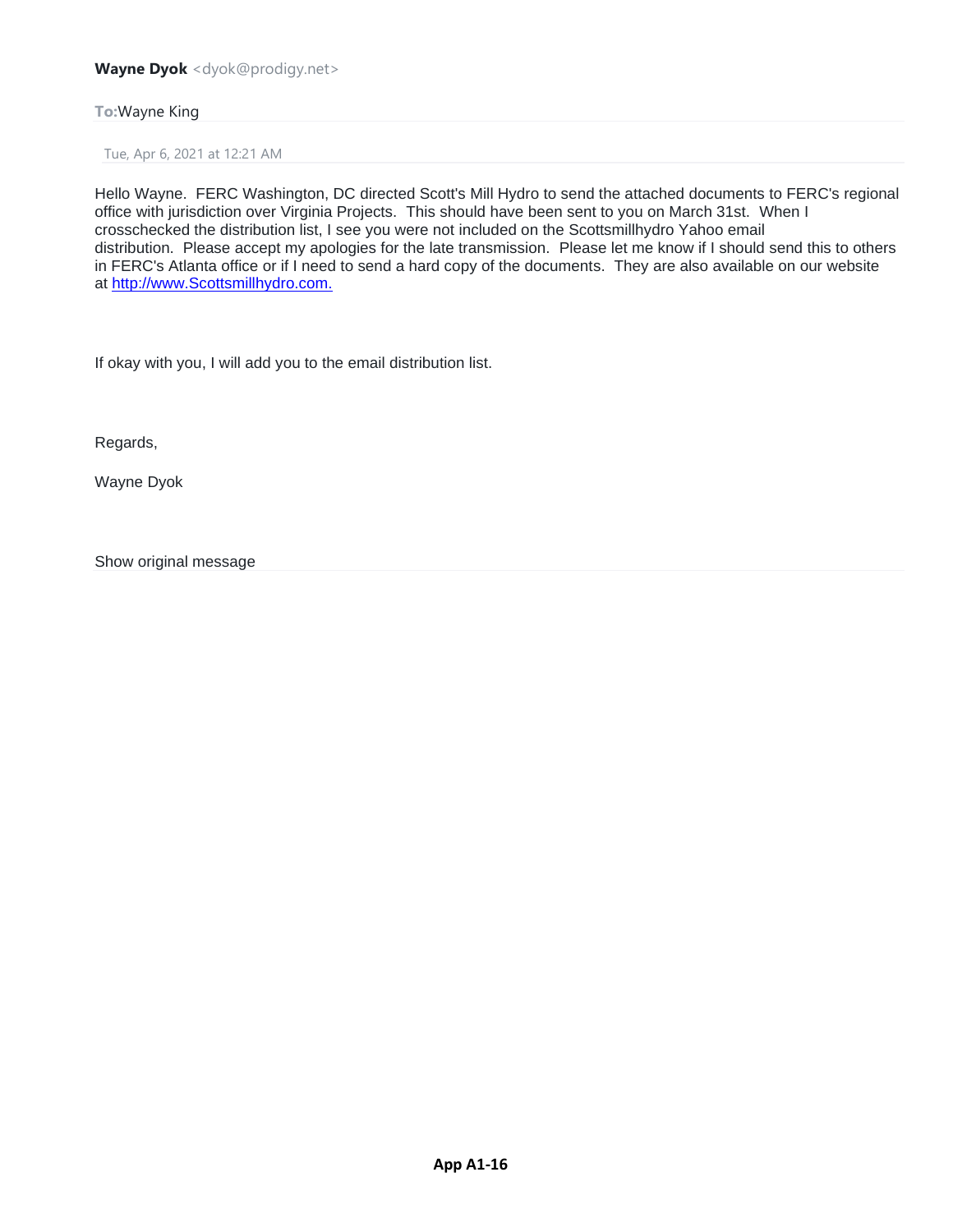**To:**Wayne Dyok,Scott Smith Thu, Apr 8, 2021 at 5:58 AM

Wayne, I will have better idea in a day or so and will respond. David

Hide original message

**From:** Wayne Dyok <dyok@prodigy.net> **Sent:** Wednesday, April 7, 2021 2:41 PM **To:** Sutherland, David <david\_sutherland@fws.gov>; Scott Smith <scott.smith@dwr.virginia.gov> **Subject:** [EXTERNAL] Scott's Mill - Settlement Agreement

# **This email has been received from outside of DOI - Use caution before clicking on links, opening attachments, or responding.**

Hi David and Scott. First thank you for your timely emails on the terms and conditions costs. The narratives were much appreciated.

I plan to be in Lynchburg from Wednesday through Friday of next week. It would be great if Mark and I could get a draft of the Settlement Agreement by the middle of next week so we can review it together. If that is not possible, can you give me a sense of when you expect to get the draft to us. Thanks.

Regards,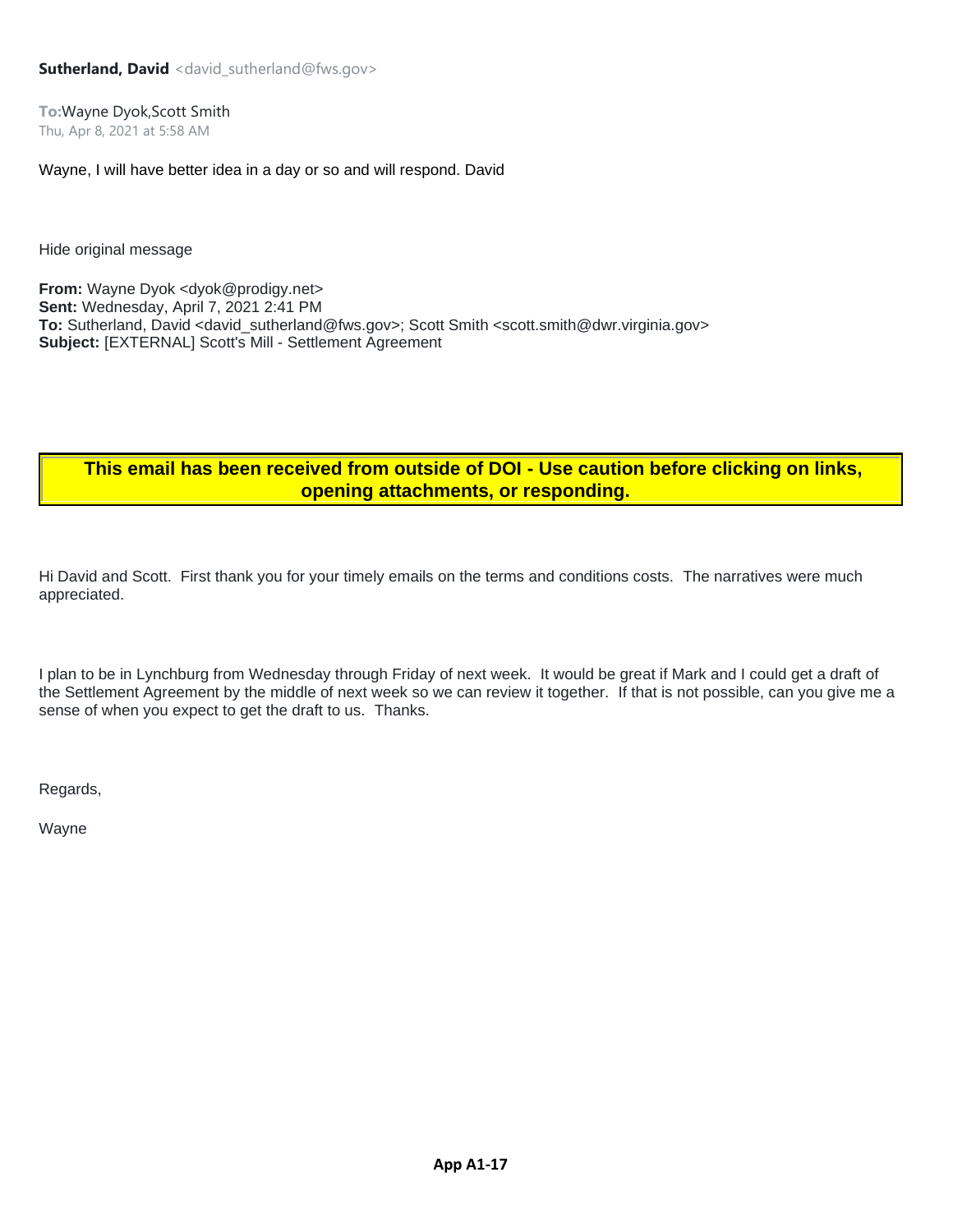**To:**Wayne Dyok **Cc:**david\_sutherland@fws.gov,Mark Fendig,mfendig@yahoo.com Wed, Apr 14, 2021 at 2:56 PM Wayne,

There was no attachment, but I can certainly be available for a conference call tomorrow. Also, we'll need to bring our boating access folks into the mix at some point. We can see if they might be available tomorrow, or we can bring them in at another time. I can't speak for all the ins and outs of boat access, but I do think that we have pretty standard liability waivers (or something similar) that would apply here. With regards to maintenance, I don't know how they are working that these days, so I wouldn't want to speak for them on that issue. I have something scheduled for 6 pm, but the rest of the day is pretty open.

SS

Hide original message

On Wed, Apr 14, 2021 at 5:24 PM Wayne Dyok [<dyok@prodigy.net>](mailto:dyok@prodigy.net) wrote:

Hi Scott and David. I did not hear back from you re my request to see a copy of the draft Settlement Agreement while I am in Virginia with Mark. I will be here through Friday. Hopefully, I can get a rough draft by COB tomorrow. It doesn't need to be final at this time.

I am attaching the Letter of Interest from Liberty University on constructing a boat ramp at 747 River Road. Scott, if you have a few minutes tomorrow could you, Mark and I chat about a path forward? LU would like to hear back from VDWR that you are on board with the boat ramp and that you would work with LU and us to get the necessary permits. Mark's and my thinking is that it might be best to do a three-way agreement with LU, Scott's Mill and VDWR and leave out FERC since this is an exemption and we will be getting the Terms and Conditions from the agencies. LU wants to ensure that they are not liable, and there is the issue of management. We likely need to plug Dean Rodgers in from Amherst County as well in the near future.

Regards, Wayne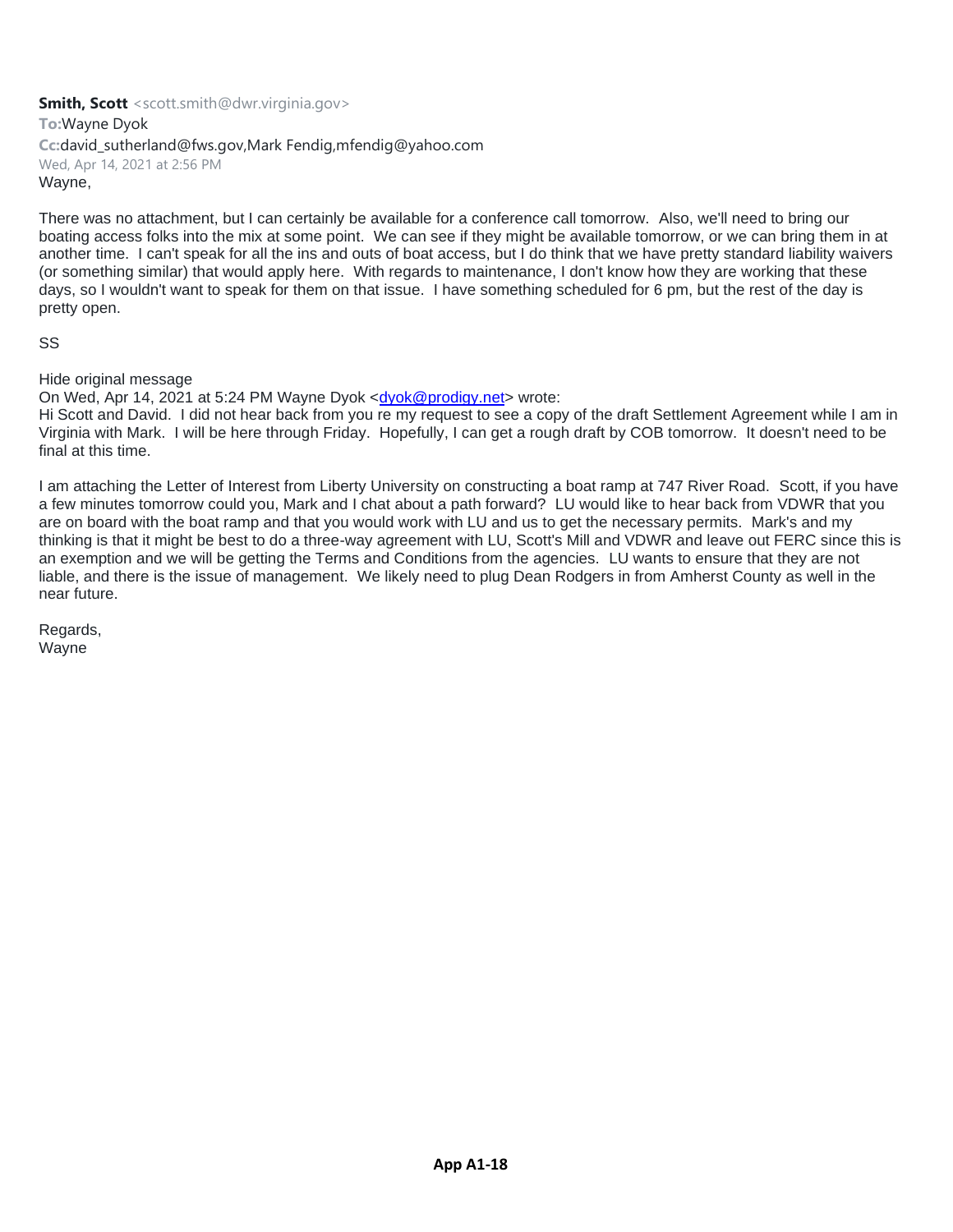**Sutherland, David** <david\_sutherland@fws.gov> **To:**Wayne Dyok,Scott Smith **Cc:**Mark Fendig Fri, Apr 30, 2021 at 4:33 AM

Wayne, I am in the field this morning and have been all week. I may have some time to work on it later today. I still needs to go back to Andrew T. before you will see it. David

Hide original message

From: Wayne Dyok <dyok@prodigy.net> **Sent:** Thursday, April 29, 2021 1:54 PM **To:** Sutherland, David <david\_sutherland@fws.gov>; Scott Smith <scott.smith@dwr.virginia.gov> **Cc:** Mark Fendig <mfendig@aisva.net> **Subject:** [EXTERNAL] Scott's Mill Settlement Agreement

# **This email has been received from outside of DOI - Use caution before clicking on links, opening attachments, or responding.**

Hi David. Did I somehow miss receiving the draft settlement agreement for Scott's Mill? If we are going to help FERC with their NEPA analysis by having a signed settlement agreement, we really need to get this wrapped up. We would really appreciate receiving a draft version of the document by May 1, 2021.

Regards,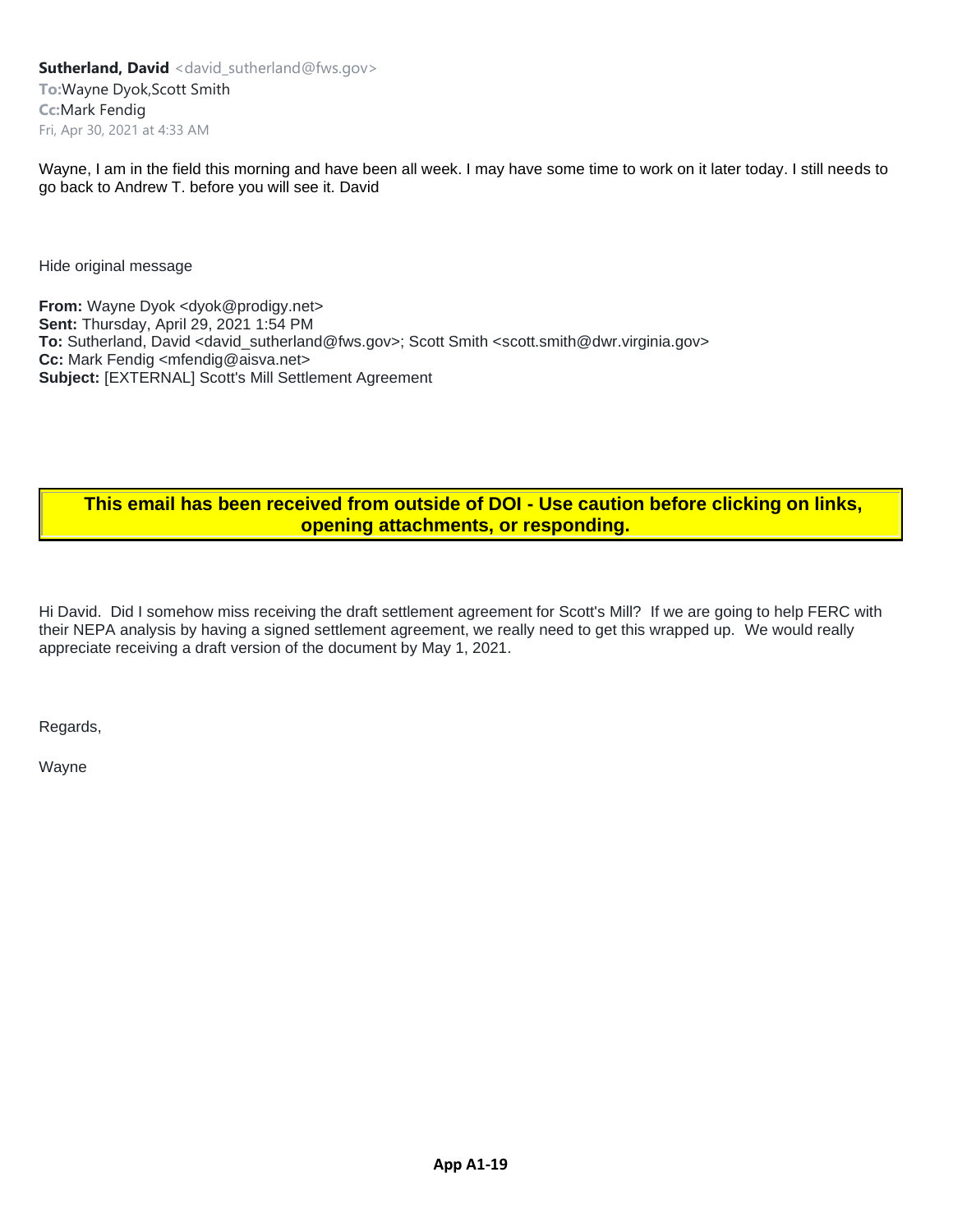#### **Smith, Scott** <scott.smith@dwr.virginia.gov> **To:**Mark Fendig **Cc:**Wayne Dyok,david\_sutherland@fws.gov,Palmer George nqh95780,Peter Schula Wed, May 5, 2021 at 2:20 PM Wayne and Mark,

See attached for a letter of support for the boating access site. Please let me know if this will suit your needs. If you needed something a little different, let me know and I can modify things. Also, sorry I wasn't able to get this to you sooner.

Scott

--



*Regional Fisheries Manager*

**P 434**.525.7522 / **M 434**.907.2793

#### **Virginia Department of Wildlife Resources**

*CONSERVE. CONNECT. PROTECT.*

**A 1132 Thomas Jefferson Rd., Forest, VA 24551**

**[www.VirginiaWildlife.gov](http://www.dgif.virginia.gov/)**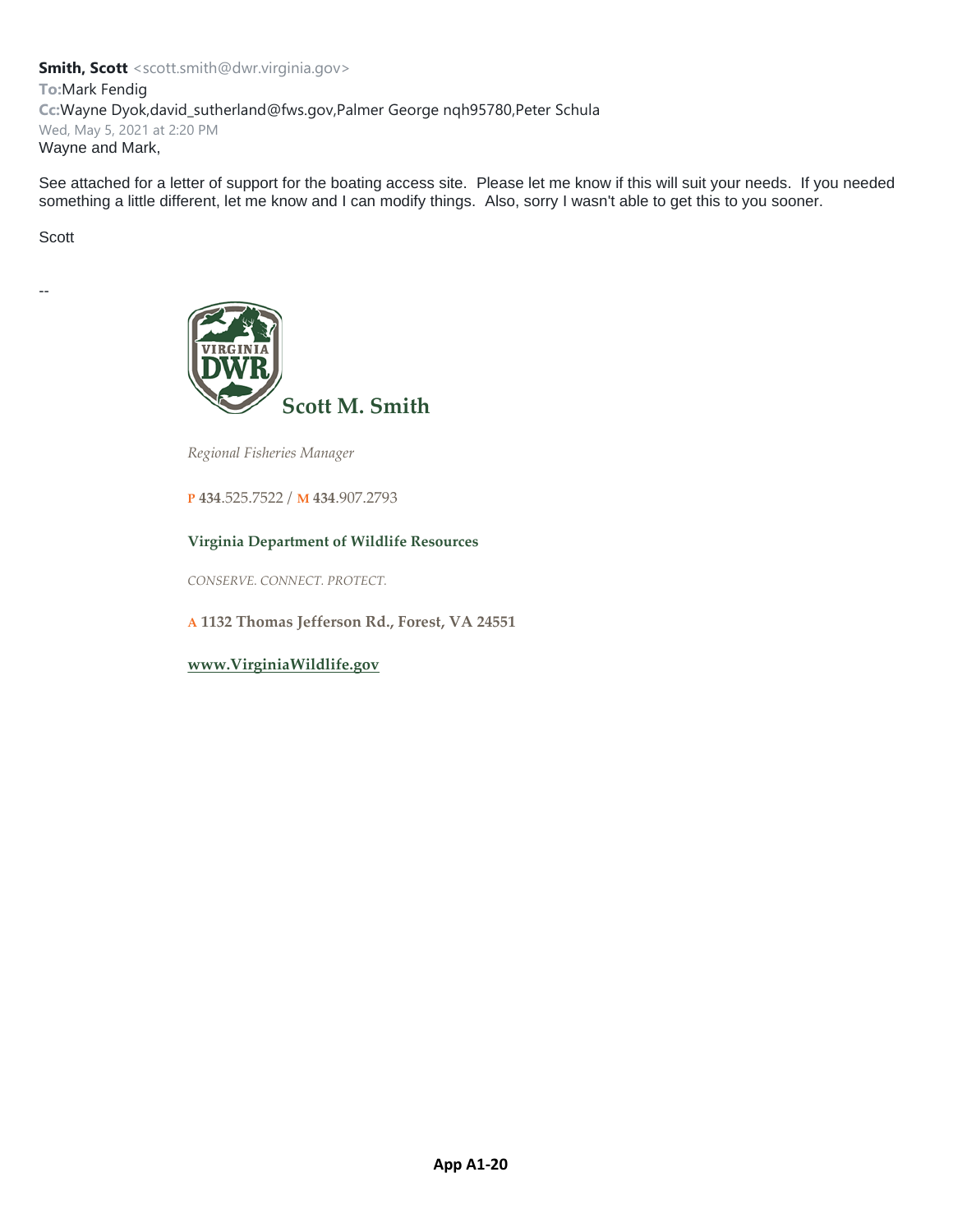#### **Matthew J. Strickle**

*Secretary of Natural Resources*

# *COMMONWEALTH of VIRGINIA*

*Department of Wildlife Resources*

#### **Ryan J. Brown**

*Executive Director* 5 May 2021

Mr. Mark Fendig Scotts Mill LLC

Dear Mark:

I am writing on behalf of the Virginia Dept. of Wildlife Resources in regards to the possible development of a boating access location in the pool upstream from Scotts Mill Dam on the James River. As the fishing and boating agency for the Commonwealth of Virginia, we support the use of our natural resources by anglers and boaters.

Currently, there are no public access points on the James River between Reusens Dam and Scotts Mill Dam. This river segment is located adjacent to the City of Lynchburg, VA, and there exists a high demand for water-related recreational access in the area. Additionally, upstream and downstream access points on the James River currently receive a very high degree of use by anglers and boaters. In short, there is a high, and increasing, demand for public access to the James River in the project area.

As an agency, we are highly supportive of the efforts by Scotts Mill LLC to initiate the development of a public boating access location between Reusens and Scotts Mill dams. There currently exists a need for additional James River boating access sites, particularly at this location. As such, the planned development of this facility will provide significant natural resource and community benefits. We would strongly encourage Scotts Mill LLC to continue the pursuit of this access development project.

Should there be any questions, or if further information is needed, please contact me at [scott.smith@dwr.virginia.gov](mailto:scott.smith@dwr.virginia.gov) or via phone at 434/525-7522.

Best regards,

/s/ Scott M. Smith Regional Fisheries Manager

Cc: Wayne Dyok George Palmer Pete Schula David Sutherland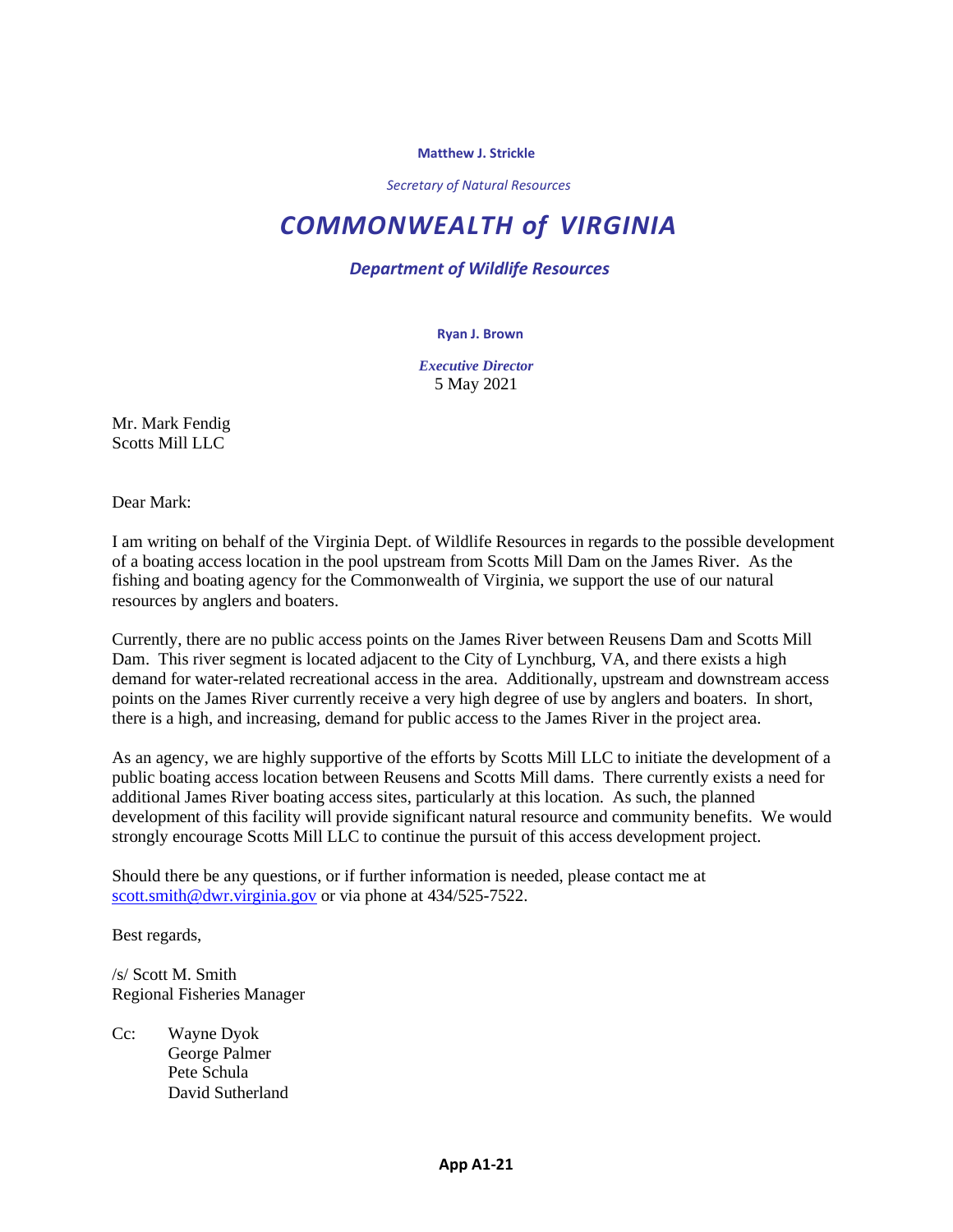**Dean Rodgers** <dcrodgers@countyofamherst.com> **To:**Wayne Dyok

**Cc:**Jeremy Bryant,Brian Thacker,Mark Popovich Thu, May 13, 2021 at 12:01 PM

Thanks, Wayne. Do you have a design of what you/Liberty intend to build? It makes a real difference to the folks who might oppose this and we want to have full information.

Dean C. Rodgers

Amherst County Administrator

(434) 946-9400

The mission of Amherst County's government is to nurture a vibrant and healthy community through transparent and fiscally responsible leadership and quality public services.

Hide original message

**From:** Wayne Dyok <dyok@prodigy.net> **Sent:** Thursday, May 13, 2021 1:56 PM **To:** Dean Rodgers <dcrodgers@countyofamherst.com> **Cc:** Mark Fendig <mfendig@aisva.net>; Scott Smith <scott.smith@dwr.virginia.gov> **Subject:** [EXTERNAL]Scott's Mill Hydro Project - Headpond Recreational Boat Ramp Location

Hi Dean. Thank you for taking the time to talk about the proposed Scott's Mill Project boat ramp off River Road in Amherst County. Per your request, please find attached the old Exhibit G which shows the location of the boat ramp (Off River Road, NW of Kings Road). The boat ramp was removed from the project boundary because Scott's Mill has not signed a lease with the owner of the property (Liberty University) and to qualify for an exemption, an applicant must demonstrate that they have ownership or control over all lands within the project boundary. Nonetheless, Scott's Mill is committed to providing a boat ramp as part of the project.

Scott's Mill would like to hear from Amherst County if the County supports the proposed boat ramp. Assuming that is the case, we will need to work on the liability issue with the County, Commonwealth of Virginia, Liberty University and Scott's Mill to craft an agreement mutually satisfactory to all parties.

Please let us know your thoughts after conferring with your County colleagues.

Regards,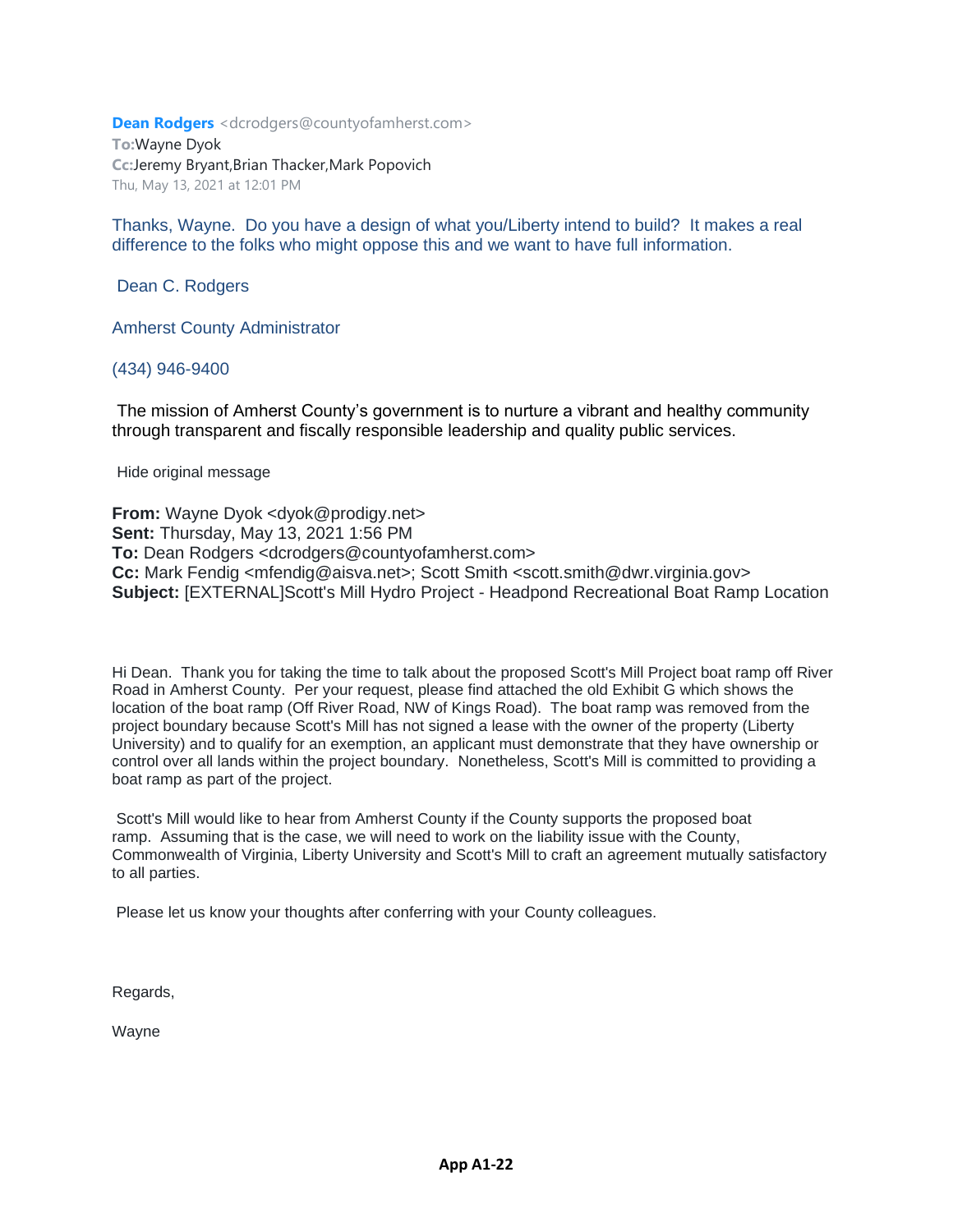**Sutherland, David** <david sutherland@fws.gov>

**To:**Wayne Dyok **Cc:**Mark Fendig,Thornton James,Scott Smith,Murphy, Dan R,Tittler, Andrewand 1 more... Thu, Jun 10, 2021 at 5:11 AM

Wayne, I just got a draft back from our Solicitor with comments. In particular, a number of comments and questions asking us to pin down more precisely what needs to be done, and when. I plan to work on it next week. Sorry for the delay. David

Hide original message

**From:** Wayne Dyok <dyok@prodigy.net> **Sent:** Thursday, June 10, 2021 7:46 AM **To:** Sutherland, David <david\_sutherland@fws.gov> **Cc:** Mark Fendig <mfendig@aisva.net>; Thornton James <runnerjim@gmail.com>; Scott Smith <scott.smith@dwr.virginia.gov> **Subject:** [EXTERNAL] Scott's Mill - Settlement Agreement

#### **This email has been received from outside of DOI - Use caution before clicking on links, opening attachments, or responding.**

Hi David. I am still waiting for the draft settlement agreement for Scott's Mill. Since I told FERC we expected to be filing a signed agreement in April or May, they may be holding up their analysis and notices. I think the statute of limitations is running out for the draft settlement agreement. Realistically, when can we expect to receive something from thh USFWS?

Regards,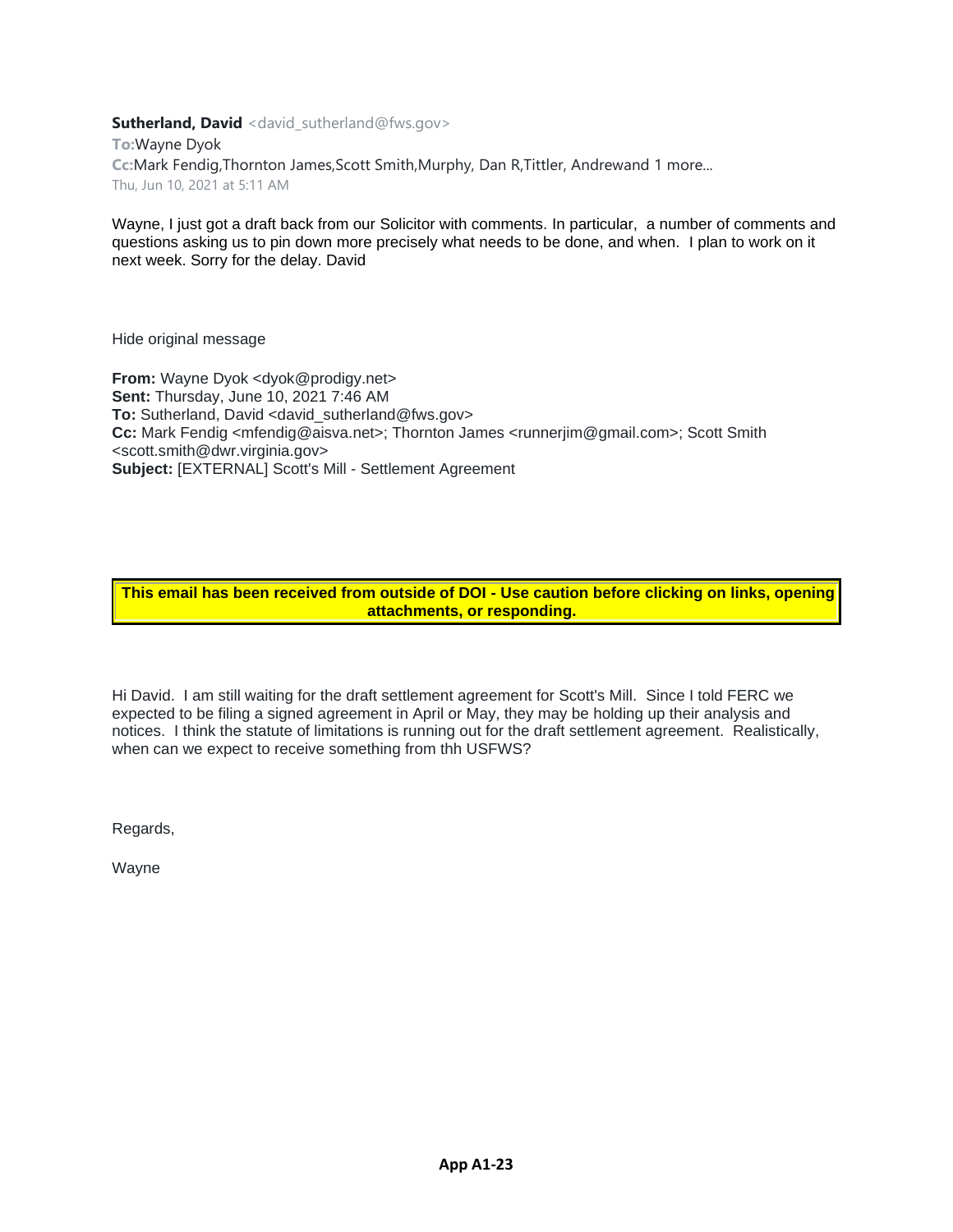**Sutherland, David** <david\_sutherland@fws.gov>

**To:**Wayne Dyok **Cc:**Scott Smith,Pica, Jessica E,Tittler, Andrew,Murphy, Dan R Thu, Jul 1, 2021 at 4:53 AM

Wayne, I just asked Scott VDWR a question about the status of the public access arrangements, and I plan to have my edits to Jessica COB today. They likely will go back to Andrew and then to you. Thank you, David

**From:** Wayne Dyok <dyok@prodigy.net> **Sent:** Wednesday, June 30, 2021 4:23 PM To: Sutherland, David <david\_sutherland@fws.gov>; Scott Smith <scott.smith@dwr.virginia.gov> **Subject:** [EXTERNAL] Cushaw Settlement

#### **This email has been received from outside of DOI - Use caution before clicking on links, opening attachments, or responding.**

David - Any movement on the settlement agreement? Since I have not heard anything from FERC, I think they may be waiting for us to submit the agreement. Any chance we can get a draft next week?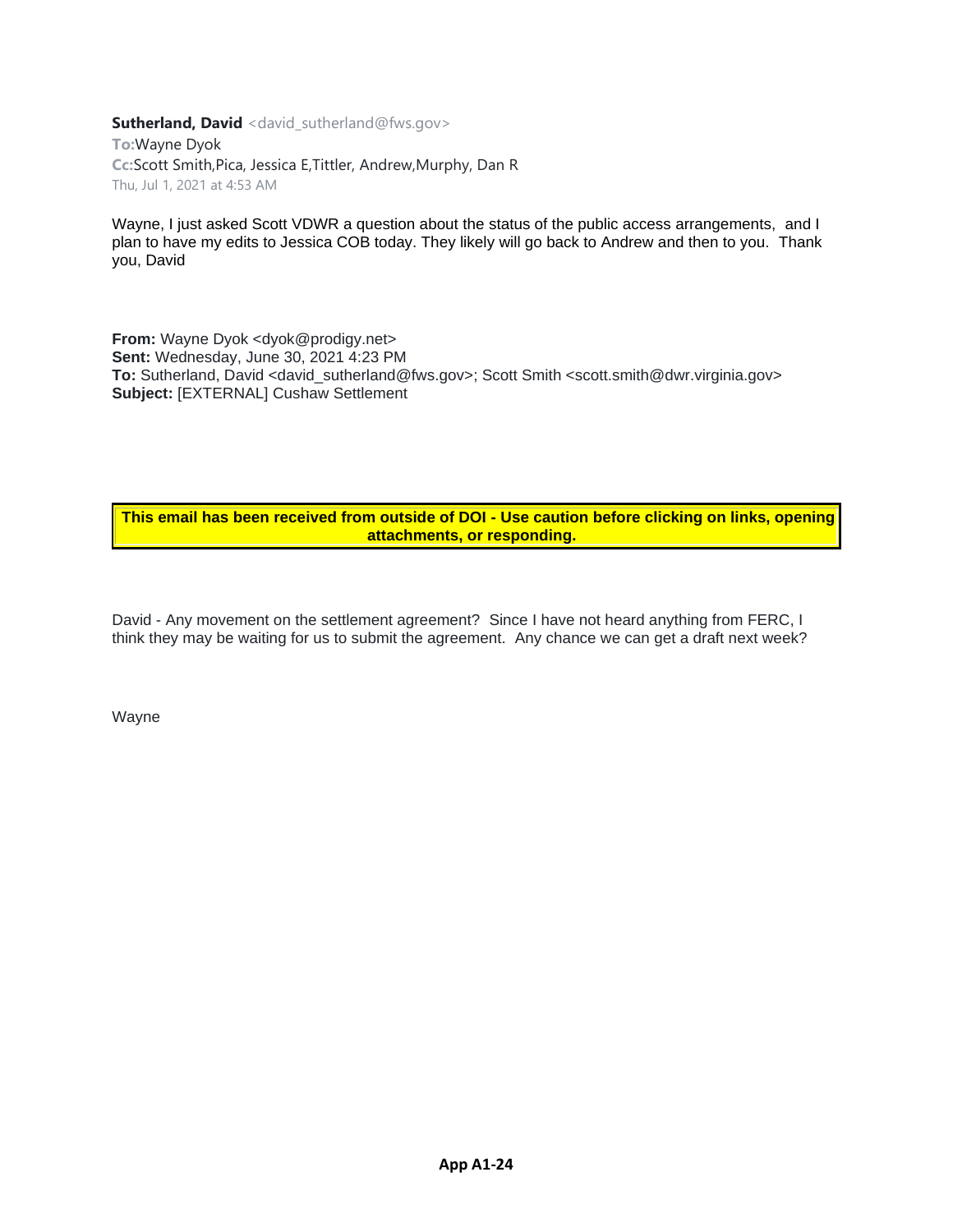#### **Sutherland, David** <david\_sutherland@fws.gov>

**To:**Wayne Dyok **Cc:**Smith, Scott,Weaver, Lawless (DWR),Tittler, Andrew,Pica, Jessica E,Murphy, Dan R Tue, Aug 10, 2021 at 9:44 AM

Wayne, please see the attached draft settlement agreement for Scotts Mill. David

David W. Sutherland

Coastal Biologist

U.S. Fish and Wildlife Service

Chesapeake Bay Field Office

177 Admiral Cochrane Drive

Annapolis, MD 21401

410-573-4535 (O)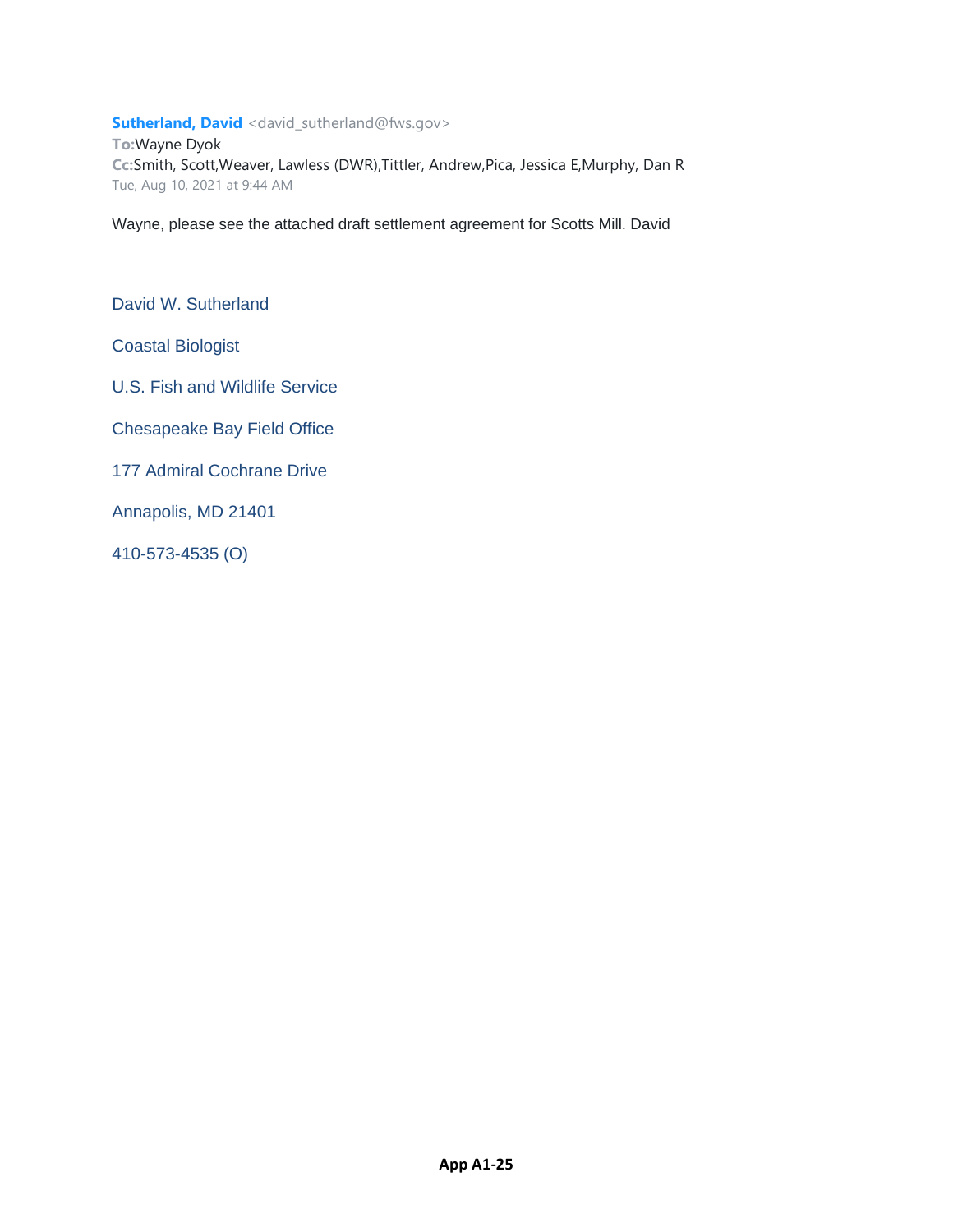**To:**Jim Thornton **Cc:**Smith, Scott,Wayne Dyok Mon, Sep 20, 2021 at 8:13 AM Hey Jim, hope things are going well. See below for the secret decoder ring translations....

COS - Common Shiner CRS - Crescent Shiner CYS - Comely Shiner GOS - Golden Shiner LDF - Should actually be LFD - Longfin Darter MMS - Mimic Shiner RFS - Rosefin Shiner ROD - Roanoke Darter RRC - River Chub RYS - Rosyface Shiner SFS - A typo - Should be SNS - Satinfin Shiner SID - Shield Darter SNS - Satinfin Shiner SPS - Spottail Shiner SUN - hybrid sunfish (or unidentified Lepomis sp.) TLS - Telescope Shiner TSS - A typo - should be TLS - Telescope Shiner WAM - Warmouth YEB - Yellow Bullhead

Hope that's what you needed.

SS

Hide original message On Mon, Sep 20, 2021 at 10:30 AM Jim Thornton [<runnerjim@gmail.com>](mailto:runnerjim@gmail.com) wrote: Hey Scott, Back in Jan or Feb you sent me a lot of fish data for FERC's request for additional data related to the Scotts Mill License Application. I did a bunch of summary tables for major species, but the FERC biologist I consulted asked that I include any raw tables I had. I included the raw data you provided me. In that raw data, there are 19 fish species acronyms that did not have a corresponding fish description attached to them. FERC is now requesting that we identify each of these abbreviations. They are COS, CRS, CYS, GOS, LDF, MMS, RFS, ROD, RRC, RYS, SFS, SID, SNS, SPS, SUN, TLS, TSS, WAM and YEB. Would you please provide the corresponding fish identification for each of these. Thanks.

Jim Thornton

PS: I am working on responding to FERC's latest additional information request, so more "needs" may be coming.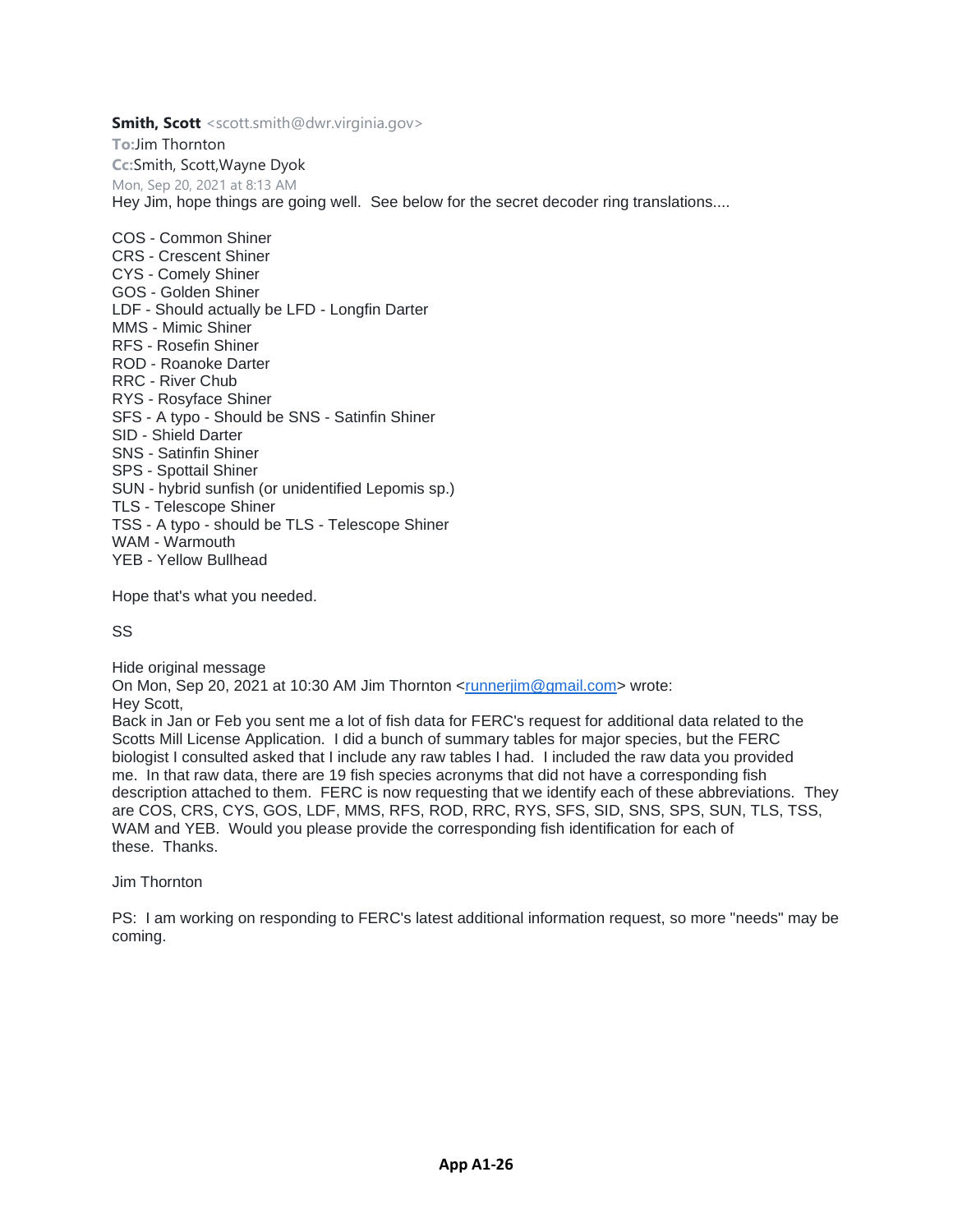**To:**Jim Thornton **Cc:**Smith, Scott,Wayne Dyok,Palmer George nqh95780 Mon, Sep 27, 2021 at 3:46 PM Hey Jim,

I can provide most of the info you need.

Sampling gear was boat electrofishing - Smith/Root 5.0 GPP unit mounted in an aluminum boat.

Sampling was all done during the day (morning or afternoon).

I don't have the exact sampling dates for most of those sites. They are on the original data sheets, but we didn't record the sample date in the electronic files. Sampling always falls in the Sep 20-Nov 15 timeframe each year. We start samping when water temps get below 25C and keep going until they get too cold, usually by mid-Nov. If they really, really need the exact sample dates, we can probably dig through the old paper data sheets to get that, but it won't be easy or quick.

Lengths are all total length.

Scott

Hide original message

On Mon, Sep 27, 2021 at 5:50 PM Jim Thornton [<runnerjim@gmail.com>](mailto:runnerjim@gmail.com) wrote: Scott, some more info is needed per FERC request related to Lynchburg fisheries data. FERC requested the type of sampling gear utilized for fish surveys. FERC requested time of day surveys were conducted (morning, afternoon, evening or night)

FERC requested date sampling occurred. Note, We are using only Lynchburg, Reds and Dots and Monican Pond. I need only dates for Reds and Dots

Finally, for length, is the length measured total or fork?

I am attaching what you sent me in January. Appreciate the help.

Jim T.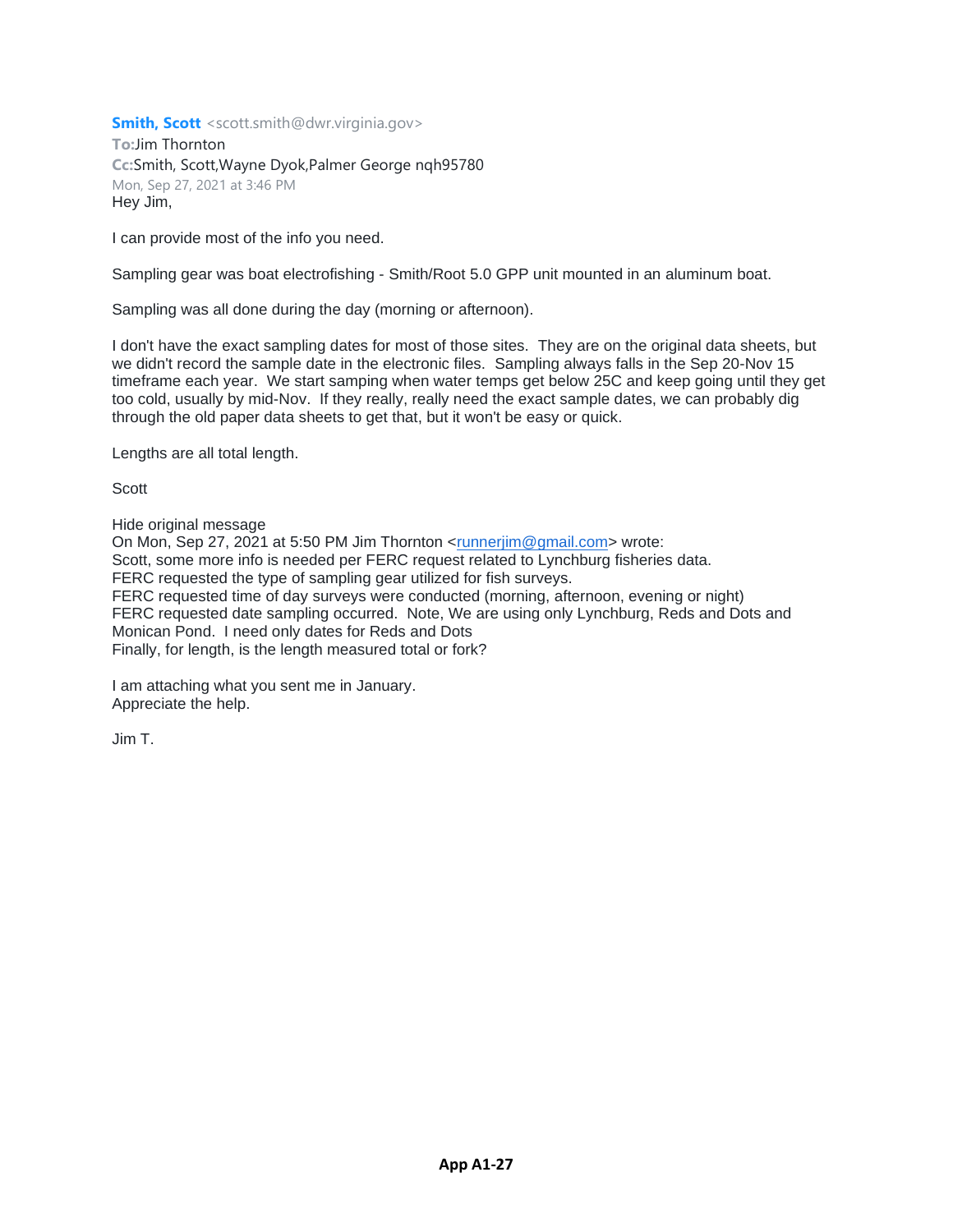**To:**Wayne Dyok Sun, Nov 14, 2021 at 10:49 AM Ok, so it looks like we can meet on **Nov 22nd at 1 pm**. The info below should get you to the Google Meeting.... I hope....

Scotts Mill Conf call Monday, November 22 · 1:00 – 2:00pm Google Meet joining info Video call link: <https://meet.google.com/wby-whvh-yhx> Or dial: (US) +1 516-595-9613 PIN: 259 644 021# More phone numbers: <https://tel.meet/wby-whvh-yhx?pin=2433730723200>

Hide original message On Fri, Nov 12, 2021 at 3:12 PM Smith, Scott [<scott.smith@dwr.virginia.gov>](mailto:scott.smith@dwr.virginia.gov) wrote: Everyone,

It looks like we are ready to discuss the latest draft of the SA for SMD, so I figured I'd propose a few dates for a call. I set up a Doodle poll to pick a date. I just picked a couple of potential times, but we can adjust those if we need to fit someone's schedule. I think we're really close to wrapping this up. So, if you could respond to the Doodle poll in the next few days, we should be able to schedule something relatively quickly. Thanks and have a good weekend.

[https://doodle.com/poll/d34y8yx5n2kz83rw?utm\\_source=poll&utm\\_medium=link](https://doodle.com/poll/d34y8yx5n2kz83rw?utm_source=poll&utm_medium=link)

Scott

On Fri, Oct 29, 2021 at 1:49 PM Wayne Dyok [<dyok@prodigy.net>](mailto:dyok@prodigy.net) wrote: All, Mark Fendig and I have reviewed the draft settlement agreement and offer our comments on the attached draft. In essence we are supportive of the agreement. We also agree with Scott Smith's comments. In addition to our specific comments in the document, we wanted to highlight three items.

First, Mark would like to offer that if for some reason the project is not built (e.g., FERC does not issue an exemption or license), then he would commit to working with the USFWS and DWR to obtain grant funding to install fish passage. Should we include that in the settlement agreement?

Second, re flows through the headpond and discharged over the fish bypass, at maximum powerhouse flows the bypass flow seems fine. However, at very low flows, we should consider what is needed to have the downstream migrants pass safely downstream. Perhaps a lower flow would work in such situations. The CFD modeling should shed some light on that.

Third, Mark and I would like to see some examples of east coast projects that have 3/4 inch trash rack spacing in riverine systems like the James. (Does the Potomac have projects with that spacing?) Our concern is that with such a small spacing, the leaves and other debris being passed downstream could present an operational nightmare. Of course our goal is to avoid any fish from being entrained in the first place and that is why we are orienting the powerhouse more or less in parallel with the flow. The 95 percent effectiveness criteria seems reasonable.

Perhaps we can have a conference call to review the comments in the next week or two. We are fully available the week of November 8 and mostly available Wednesday through Friday of next week.

Also to update you on our rehearing request, we have filed additional information with FERC that demonstrates we own all lands necessary for project development. In our minds, the only issue is whether adding a cap or flashboards constitutes modifying the existing environment. Our goal was to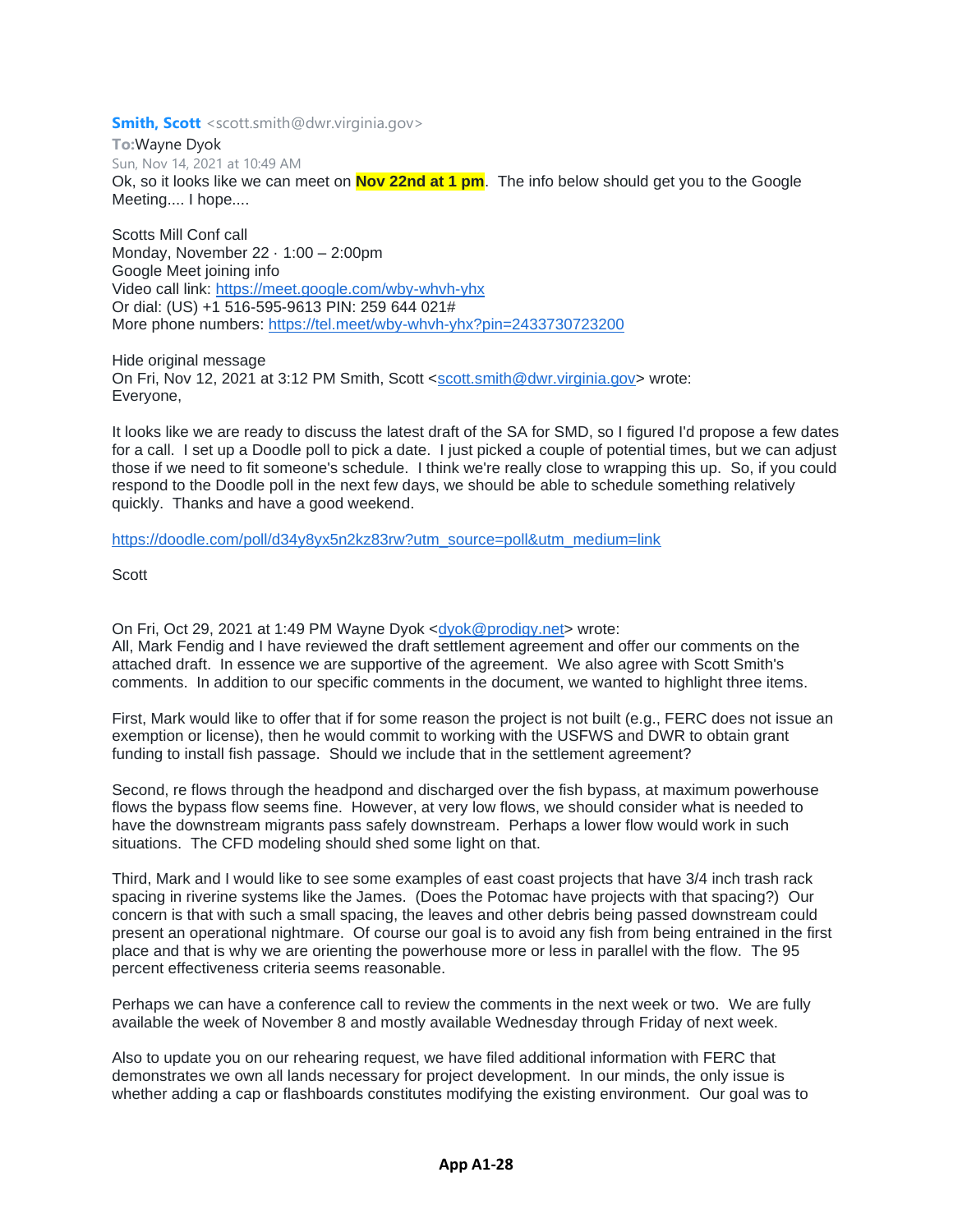maintain water levels upstream as close as possible to existing conditions. The only way to preserve water levels for flows less than 4500 cfs is to have flashboards or a cap. Otherwise water levels will drop to just above the dam crest in order to have the water flow through the power house. We do not know when FERC will rule on our rehearing request, but in the meantime we are preparing responses to the existing information request.

Regards, Wayne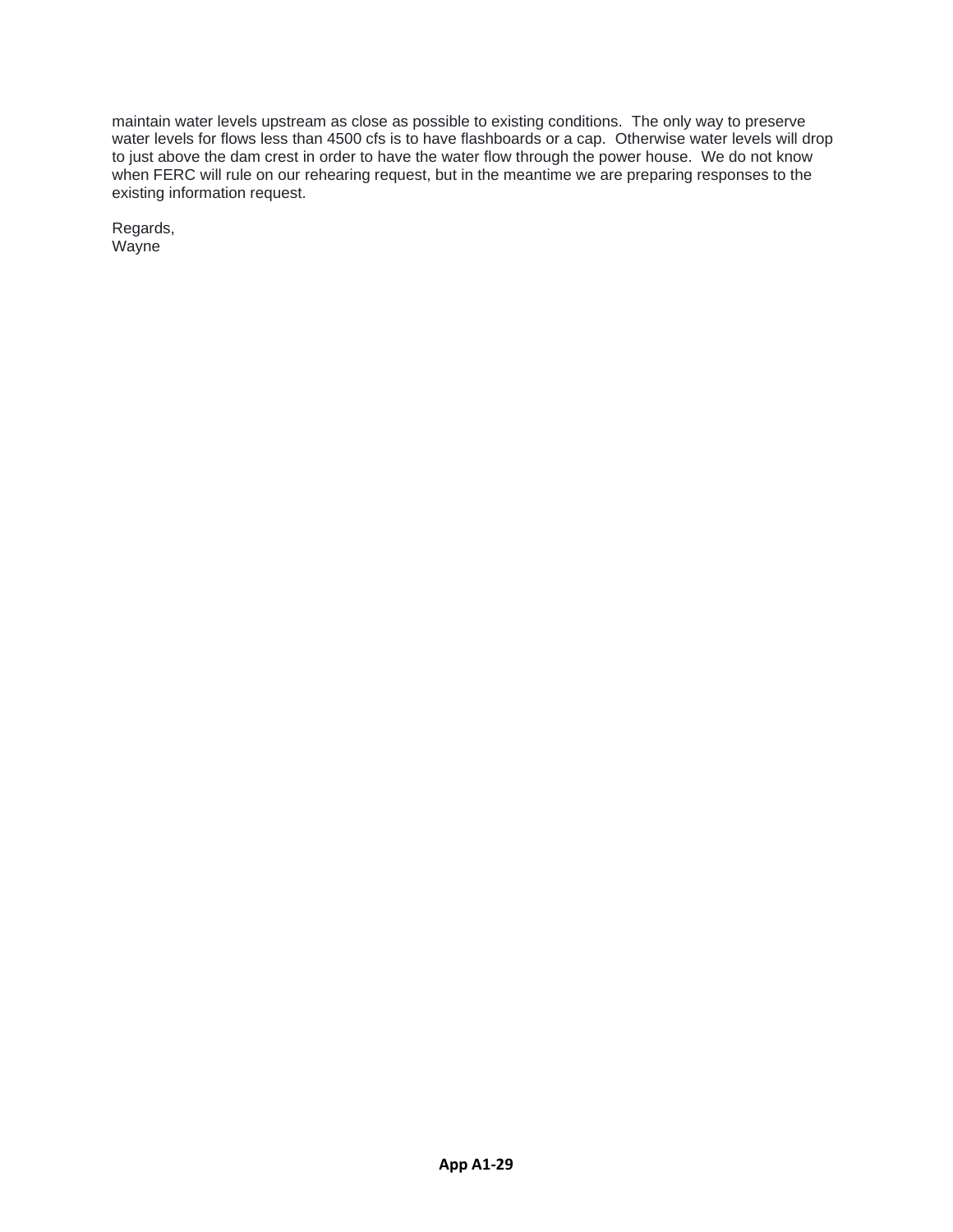# **SUMMARY OF NOVENBER 22, 2021 CONFERENCE CALL WITH U.S. FISH AND WILDLIFE SERVICE AND VIRGINIA DEPARTMENT OF WILDLIFE RESOURCES**

## **Participants:**

David Sutherland, USFWS Scott Smith, VDWR Alan Weaver, VDWR Jessican Pica, USFWS

- 1. Participants discussed whether it would be preferable to have a separate agreement for fish passage if FERC does not grant a license to Scott's Mill. Scott's Mill is willing to move forward with fish passage if a grant can be obtained and FERC denies license issuance.
- 2. Settlement Agreement will provide for a minimum flow out of the headrace.
- 3. David Sutherland will provide case examples of projects that have installed the ¾-inch fish screens.
- 4. The minimum flow over the Scott's Mill Dam will have a 1-inch veil. It was agreed that because flow will be discharged into the main river, there really is not a bypassed reach. However, the flow over the spillway will be reevaluated to determine downstream habitat.
- 5. Flashboards could be installed on the left side of the river to provide attraction flow, if that is deemed necessary during the detailed design, This would replace one section of the cap.
- 6. Project will be run of river. However, the project is dependent upon what comes down from the upstream Reusens Project.
- 7. Scott's Mill will need to refile the 401 Water Quality Certification Application since the one year has expired and Scott's Mill is filing a new application.
- 8. Scott's Mill explained the refilling of the dam after construction. The upstream cofferdam will be removed and the headrace allowed to fill. Once full the horseshoe portion of the dam will be removed to the elevation proposed by Virginia Department of Historic Resources. This will not affect flows in the headrace. Once the cofferdams are removed, the project will begin operating and water levels will be maintained at the dam crest. The cap will then be added. Water levels will be drawn down below the crest for the safety of the workers. Siphon pipes will be used to provide water immediately downstream of the main dam.
- 9. The last turbine and headpond fishway will provide attraction flows for upstream migrants.
- 10. A PIT tagging study will be needed to confirm upstream and downstream passage. Agencies agreed to work closely with Scott's Mill on this.
- 11. Agencies will determine when upstream fish passage is needed based on American shad restoration efforts.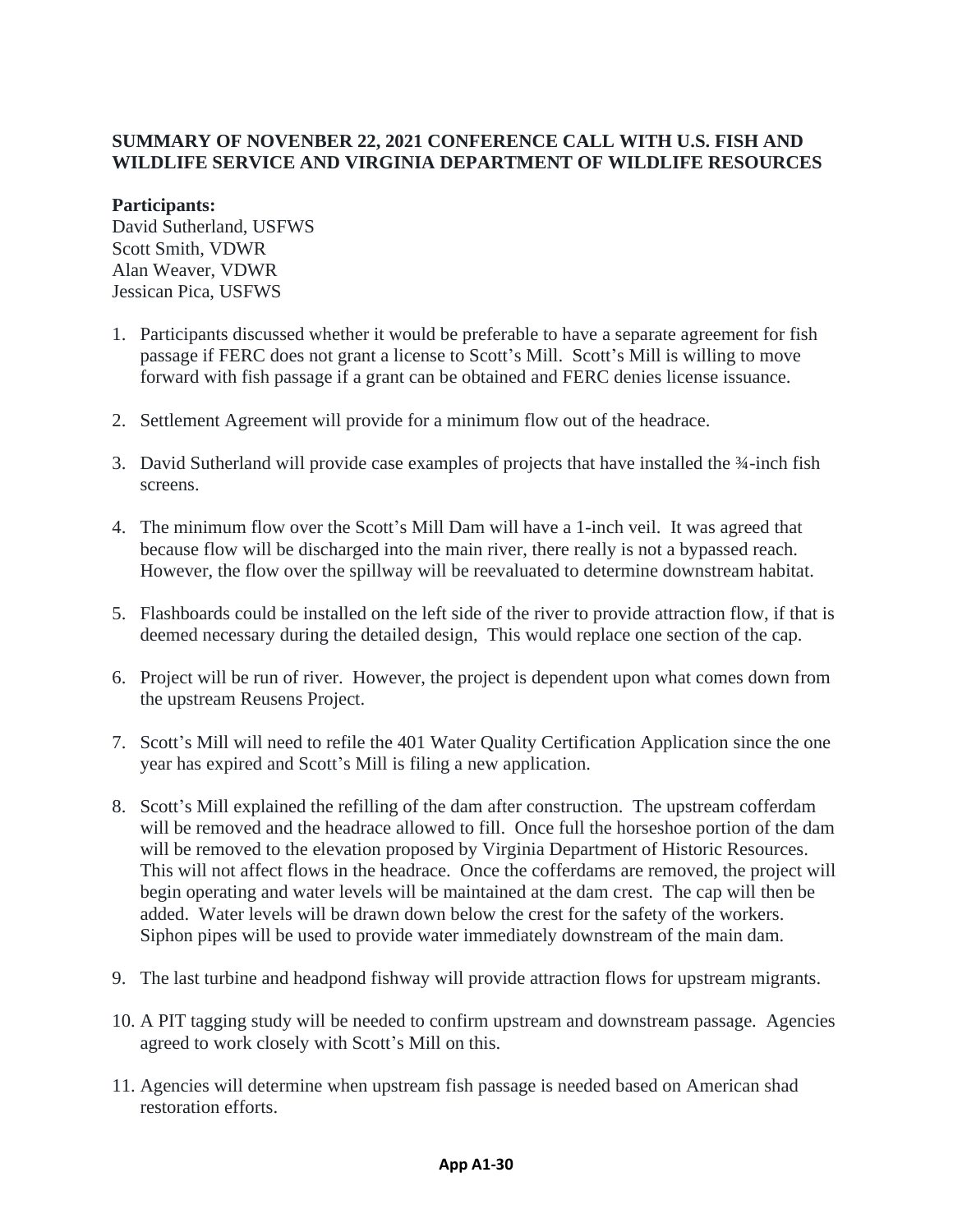- 12. Ice is not a problem for the project. In a severe winter some ice could form, but over the past 30 years, ice has been minimal.
- 13. The USFWS proposed a time period of March through November. There was some discussion on the percentage of fish that might pass in any given month, but it was agreed that the agencies would make the call on the timing of operations.
- 14. The downstream fish passage flow is to be set at 5 percent of the turbine flow, but if a lower flow can provide the necessary passage efficiency, the agencies would agree to the lower flow. The CFD modeling will be done during the detailed design and may shed some light on the required minimum flows.
- 15. The recreation enhancements are to be included in the Settlement Agreement, but the headpond boat ramp may be excluded from the license and under a separate agreement with Amherst County or the Commonwealth of Virginia.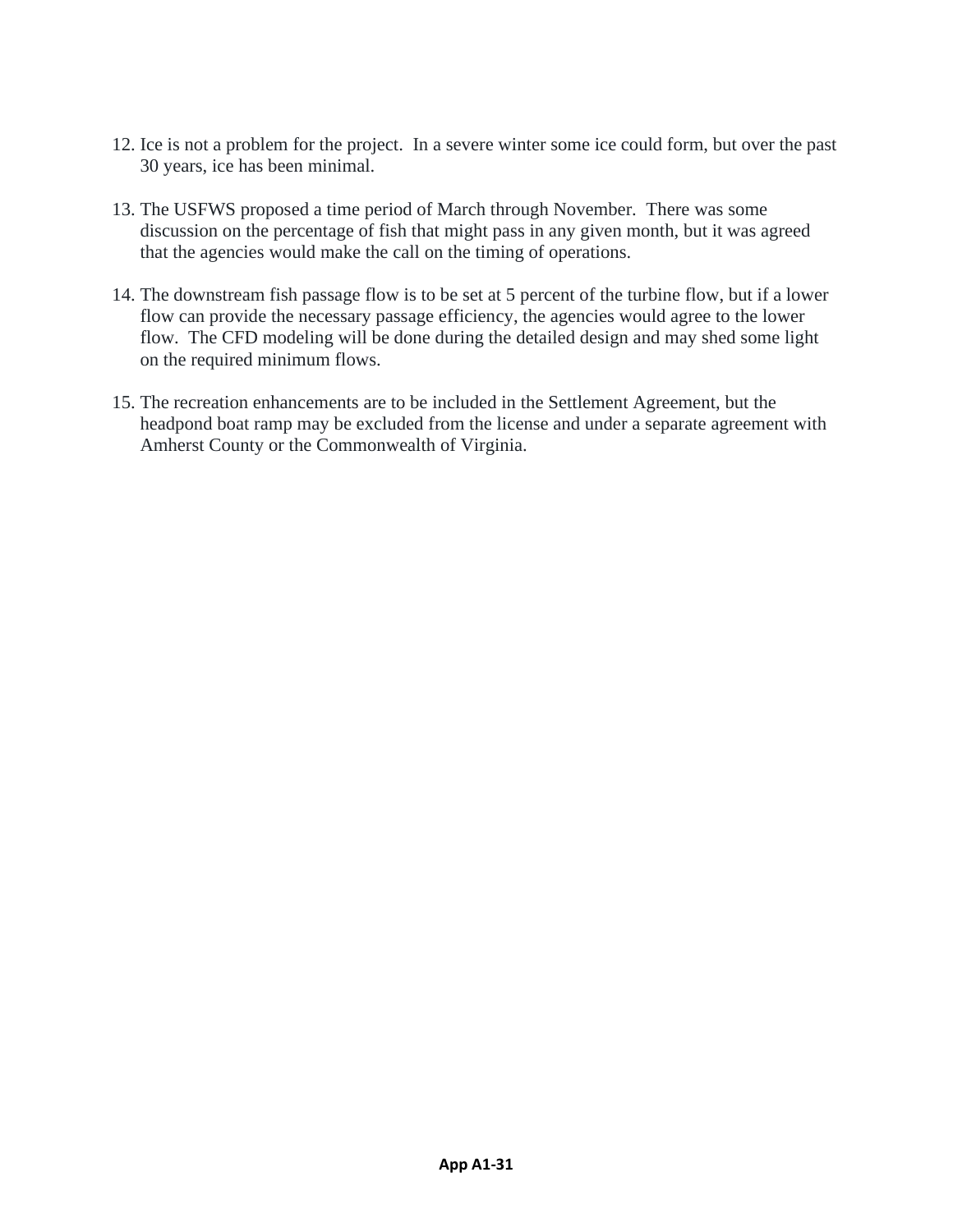**Sutherland, David** <david\_sutherland@fws.gov>

**To:**Wayne Dyok **Cc:**Mark Fendig,Scott Smith,Pica, Jessica E,Tittler, Andrew Wed, Dec 1, 2021 at 10:24 AM

OK, thanks to Jessica and Scott, please see the attached list of projects.

Hide original message

**From:** Sutherland, David **Sent:** Wednesday, December 1, 2021 11:16 AM **To:** Wayne Dyok <dyok@prodigy.net> **Cc:** Mark Fendig <mfendig@aisva.net>; Scott Smith <scott.smith@dwr.virginia.gov>; Pica, Jessica E <jessica\_pica@fws.gov>; Tittler, Andrew <Andrew.Tittler@sol.doi.gov> **Subject:** RE: [EXTERNAL] Scott's Mill Settlement Agreement

Wayne, here is an example in the attached file of 3<sup>4"</sup> bar racks, and I am still looking for the recent list of projects with screening. David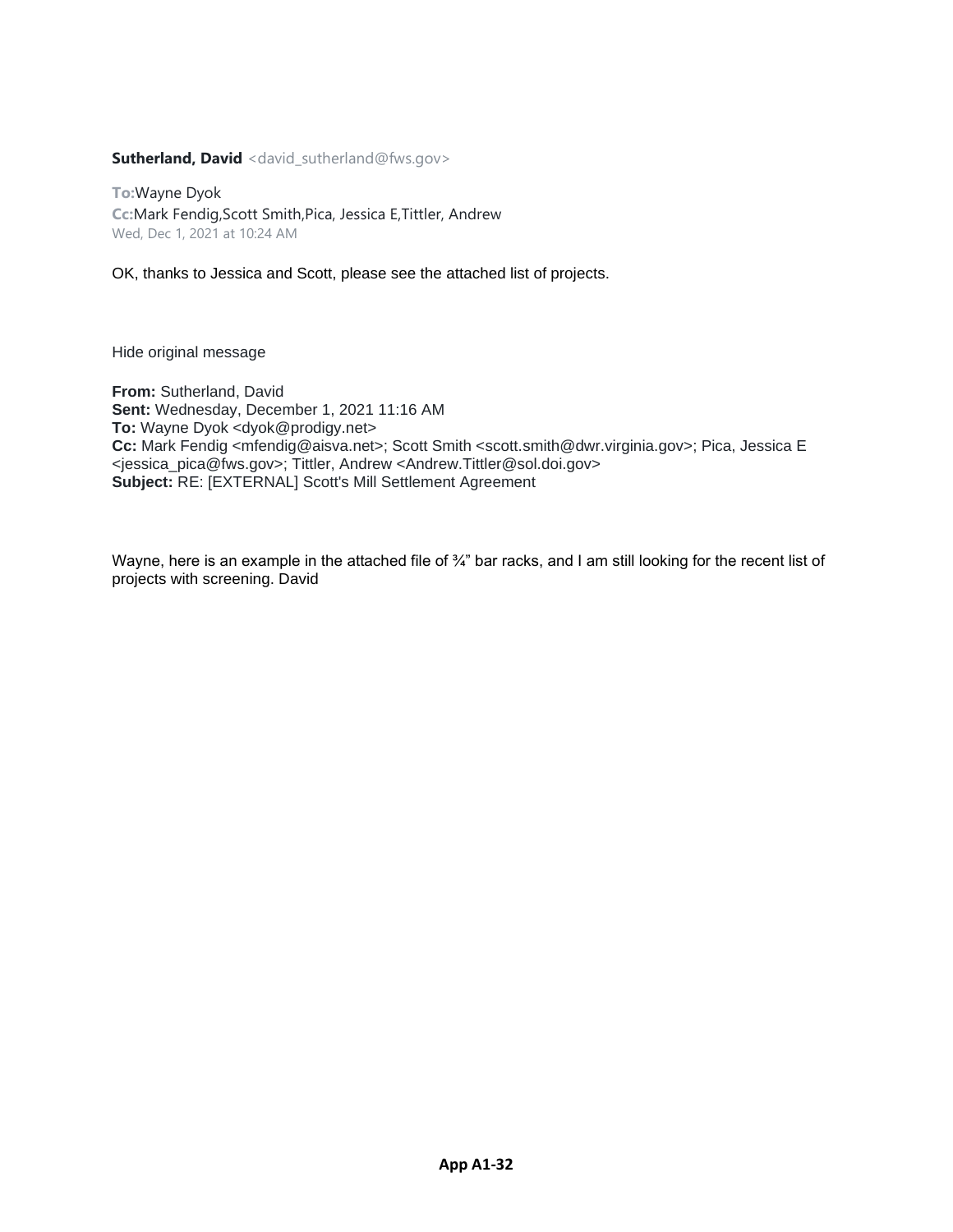| ProjName                         | <b>ProjNumber</b> | <b>State</b> | Waterbody               |
|----------------------------------|-------------------|--------------|-------------------------|
| <b>Taftville</b>                 |                   | 0 CT         | <b>Shetucket River</b>  |
| <b>Indian River</b>              |                   | 12462 MA     | <b>Westfield River</b>  |
| Ashton                           |                   | 14634 MA     | <b>Blackstone River</b> |
| <b>Central Falls</b>             |                   | 3063 RI      | <b>Blackstone River</b> |
| <b>Rainbow Falls</b>             |                   | 2835 NY      | <b>Ausable River</b>    |
| <b>Chittenden Falls</b>          |                   | 3273 NY      | Kinderhook Creek        |
| Colliersville                    |                   | 2788 NY      | Susquehanna River       |
| <b>Upper Mechanicville</b>       |                   | 2934 NY      | <b>Hudson River</b>     |
| Green Island                     |                   | 13 NY        | <b>Hudson River</b>     |
| <b>Stuyvesant Falls</b>          |                   | 2696 NY      | Kinderhook Creek        |
| Scotland                         |                   | 2662 CT      | <b>Shetucket River</b>  |
| Woronoco                         |                   | 2631 MA      | <b>Westfield River</b>  |
| Moosehead                        |                   | 5912 ME      | Piscataquis River       |
| Lowell                           |                   | 2790 NH      | <b>Merrimack River</b>  |
| <b>Mine Falls</b>                |                   | 3442 NH      | Nashua River            |
| Millville Dam                    |                   | 2343 VA      | Shenandoah River        |
| Groveville                       |                   | 3511 NY      | <b>Fishkill Creek</b>   |
| Lakeport                         |                   | 6440 NH      | Winnipesaukee River     |
| Lochmere                         |                   | 3128 NH      | Winnipesaukee River     |
| <b>Stephens Mills/River Bend</b> |                   | 3760 NH      | Winnipesaukee River     |
| Clement                          |                   | 2966 NH      | Winnipesaukee River     |
| <b>Franklin Falls</b>            |                   | 6950 NH      | Winnipesaukee River     |
|                                  |                   |              |                         |
| Jefferson Mills                  |                   | 15038 VA     | <b>Hardware River</b>   |
|                                  |                   |              |                         |
|                                  |                   |              |                         |

L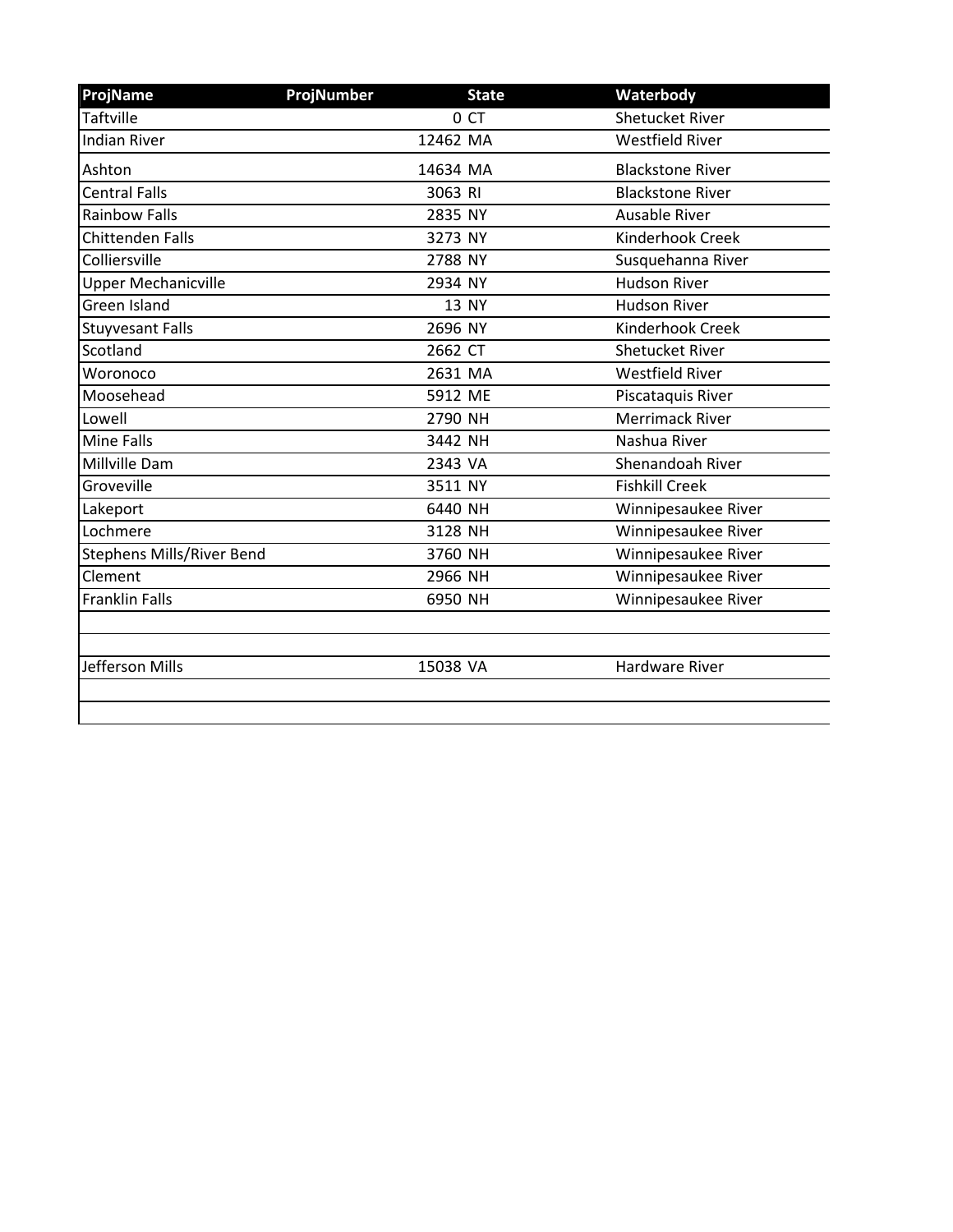| Owner                                        | <b>Status</b> |  |  |
|----------------------------------------------|---------------|--|--|
| FirstLight                                   | In place      |  |  |
| Indian River Power Supply LLC                | In place      |  |  |
| New England Hydropower Company In place soon |               |  |  |
| Gelardin/Bruner/Cott, Inc.                   | In place soon |  |  |
| <b>NYSEG</b>                                 | In place      |  |  |
| <b>Gravity Renewables</b>                    | In place soon |  |  |
| Goodyear Lake Hydro                          | In place soon |  |  |
| <b>NYSEG</b>                                 | In place soon |  |  |
| <b>Albany Engineering</b>                    | In place soon |  |  |
| <b>Albany Engineering</b>                    | In place soon |  |  |
| FirstLight                                   | In place      |  |  |
| <b>Swift River Hydro Operations</b>          | In place      |  |  |
| Town of Dover-Foxcroft                       | In place soon |  |  |
| <b>Central Rivers Power</b>                  | In place soon |  |  |
| City of Nashua                               | In place soon |  |  |
| PE Hydro Generation LLC                      | In place soon |  |  |
| Lower Saranac Hydro                          | In place soon |  |  |
| Eagle Creek                                  | In place      |  |  |
| Eagle Creek                                  | In place      |  |  |
| Eagle Creek                                  | In place      |  |  |
| Eagle Creek                                  | In place      |  |  |
| Eagle Creek                                  | In place      |  |  |
|                                              |               |  |  |
|                                              |               |  |  |

Let It Go LLC In place soon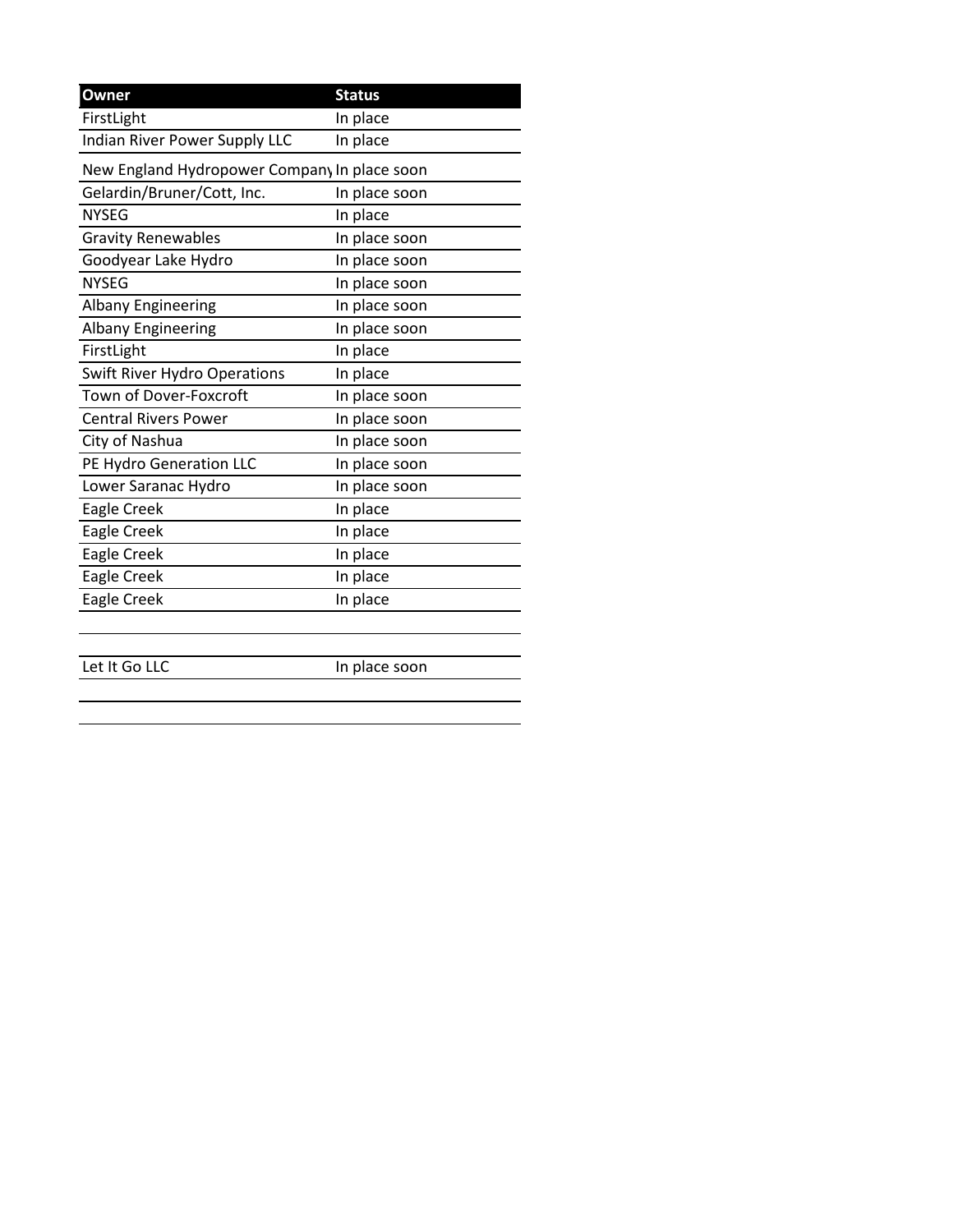## **Comments**

Blackstone that has 0.5" racks at an incline of 4.7 deg to protect eels to be installed per Sect. 18 once new license is issued

ownstream plan submitted to the Service on 9/17/2021 for the Ashton dam on the

License not issued, SA in place

angled screens with 1/4" hexagonal openings angled screens with 1/4" hexagonal openings

overlays

not implemented yet but NMFS recommended 0.5" racks

inclined rack recommended, in initial design phase

inclined rack recommended, in initial design phase

see Service's May 24 2021 letter

prescribed, License not issued, settlement neg taking place (without threat of TTH) overlays

working towards conditioning the exemption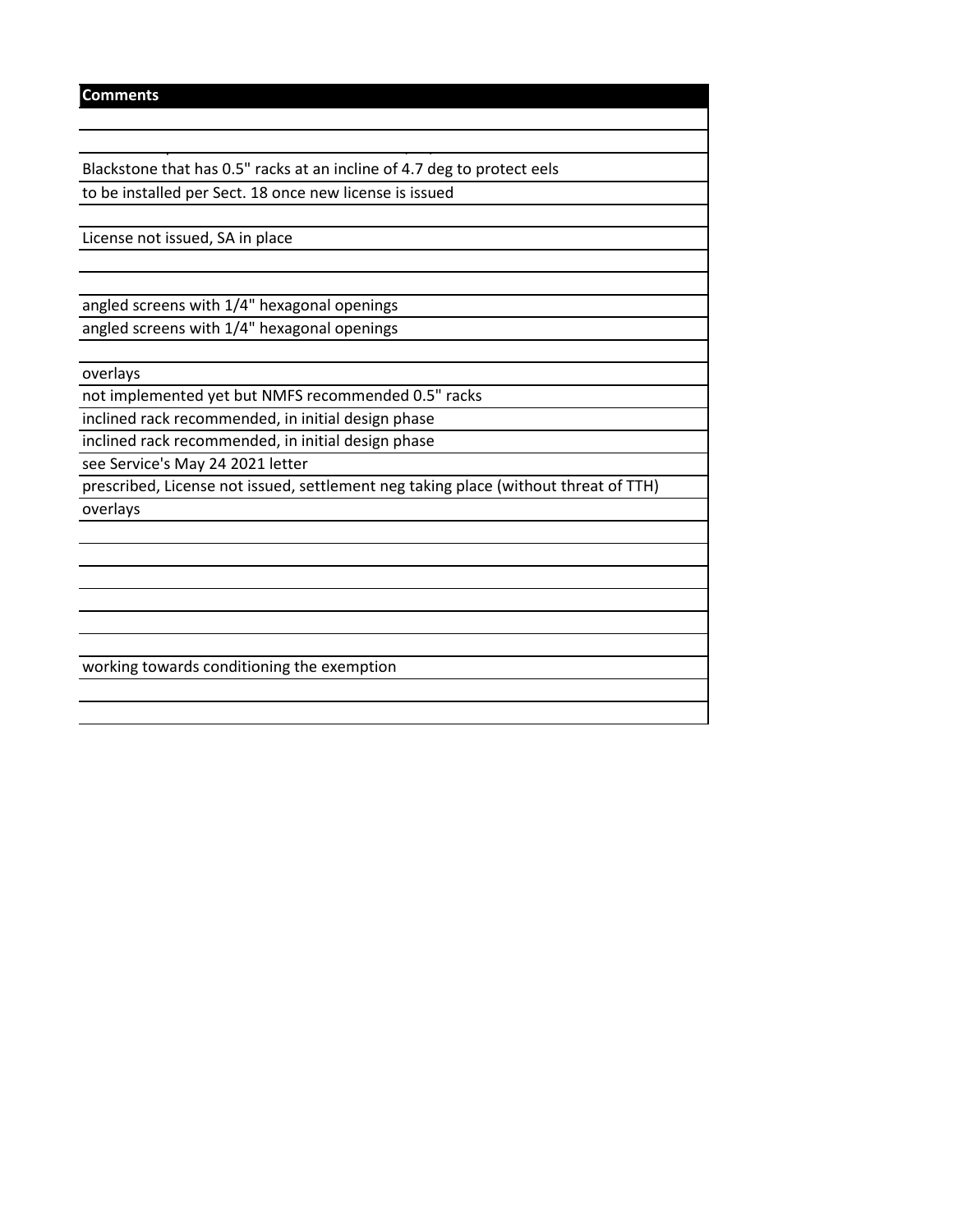## **Wayne Dyok** <dyok@prodigy.net>

**To:**Dean Rodgers **Cc:**Mark Fendig Tue, Feb 1 at 1:38 PM

Hi Dean. Scott's Mill is getting ready to file a final license application to the Federal Energy Regulatory Commission. As you may recall we had filed a final exemption application in 2020 and in November 2021 FERC made a final determination that we must file a license application rather than exemption. We are in the process of converting the exemption application and plan to file in March.

We are continuing to pursue a boat ramp on the Amherst side of the headpond on a property currently owned by Liberty University. As we discussed, Scott's Mill desires to be exempt from liability issues. We are also looking for partners to operate the boat ramp. We would like to pursue this with you as the project moves forward. We are nearing completion of the settlement agreement with the USFWS, VDWR and VDEQ. In addition to fish passage, we have identified recreation facilities in both the application and settlement agreement. As we also discussed, they include a fishing pier downstream of the project, a portage around Scott's Mill and the boat ramp on LU's property. Once we get the settlement agreement finalized and application submitted, we would like to move forward with you expeditiously.

On another mater, we have not tracked the Reusen's license application process beyond the draft application stage. We appreciate that you are engaged in that process. Perhaps Reusens could participate in the development of the boat ramp in our headpond as it is not far downstream from their tailrace, as part of their recreation proposal. I understand their initial thought was that they had already met the recreation burdens of the project. We are also wondering how the reservoir fluctuation issue turned out. Perhaps we can chat about that at your convenience.

Lastly, if you have any documentation on how Amherst County can limit Scott's Mill's liability if it provides recreation facilities that would be appreciated.

I will be back in the area again in April and hope to meet with you then. (I am working with Mark in the area this week.)

Regards, Wayne Dyok

#### Hide original message

On Thursday, July 15, 2021, 05:24:21 AM PDT, Dean Rodgers <dcrodgers@countyofamherst.com> wrote:

I'll text you when I arrive.

Dean C. Rodgers (434) 534-2052 Sent from my iPhone

On Jul 14, 2021, at 9:09 PM, Wayne Dyok <dyok@prodigy.net> wrote:

Hi Dean. I am at Eagle Eyre and will be here at the "executive conference" room most of the day tomorrow. We will be ready for you whenever you swing by. You might want to call or text Mark or me (916 719-7022) so we can provide guidance on getting to the executive conference room.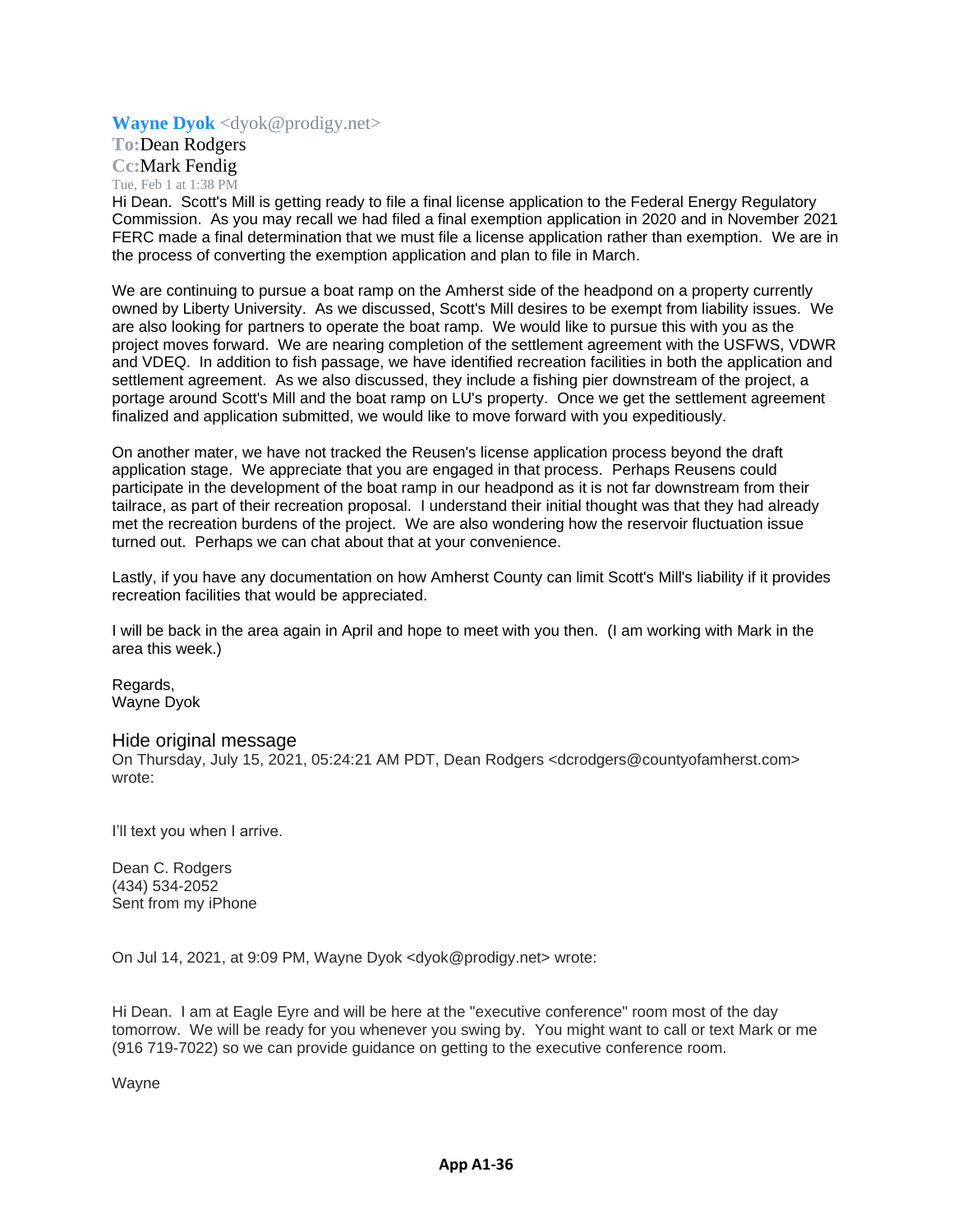**To:**Wayne Dyok **Cc:**Mark Fendig,Thornton, James Tue, Feb 22 at 2:15 PM Hey Wayne,

We've got a draft from USFWS that Alan is going through now. Soon as he finishes, hopefully very soon, I'll look over his edits and then send it to our HQ for a pre-signing review. Once that's done, it goes back to USFWS for their final touches. I don't expect there will be much in the way of changes, so I'm not expecting this to take much longer.

You can reach Ken Hogan at Kenneth Hogan@fws.gov . I'll give you another update once it's out of our shop and back to USFWS.

Scott

Hide original message

On Tue, Feb 22, 2022 at 4:52 PM Wayne Dyok [<dyok@prodigy.net>](mailto:dyok@prodigy.net) wrote:

Hi Scott. We are getting close to wrapping up the revisions to the Scott's Mill license application and filing it with FERC. Can you provide an update on when we can expect to see a revised draft of the settlement agreement.

Perhaps you can also provide me with Ken Hogan's email address as well. He called me some time ago, but I neglected to request his email address. I could go through my phone records and perhaps find his phone number but I am sure you have his contact information at your disposal.

Regards, Wayne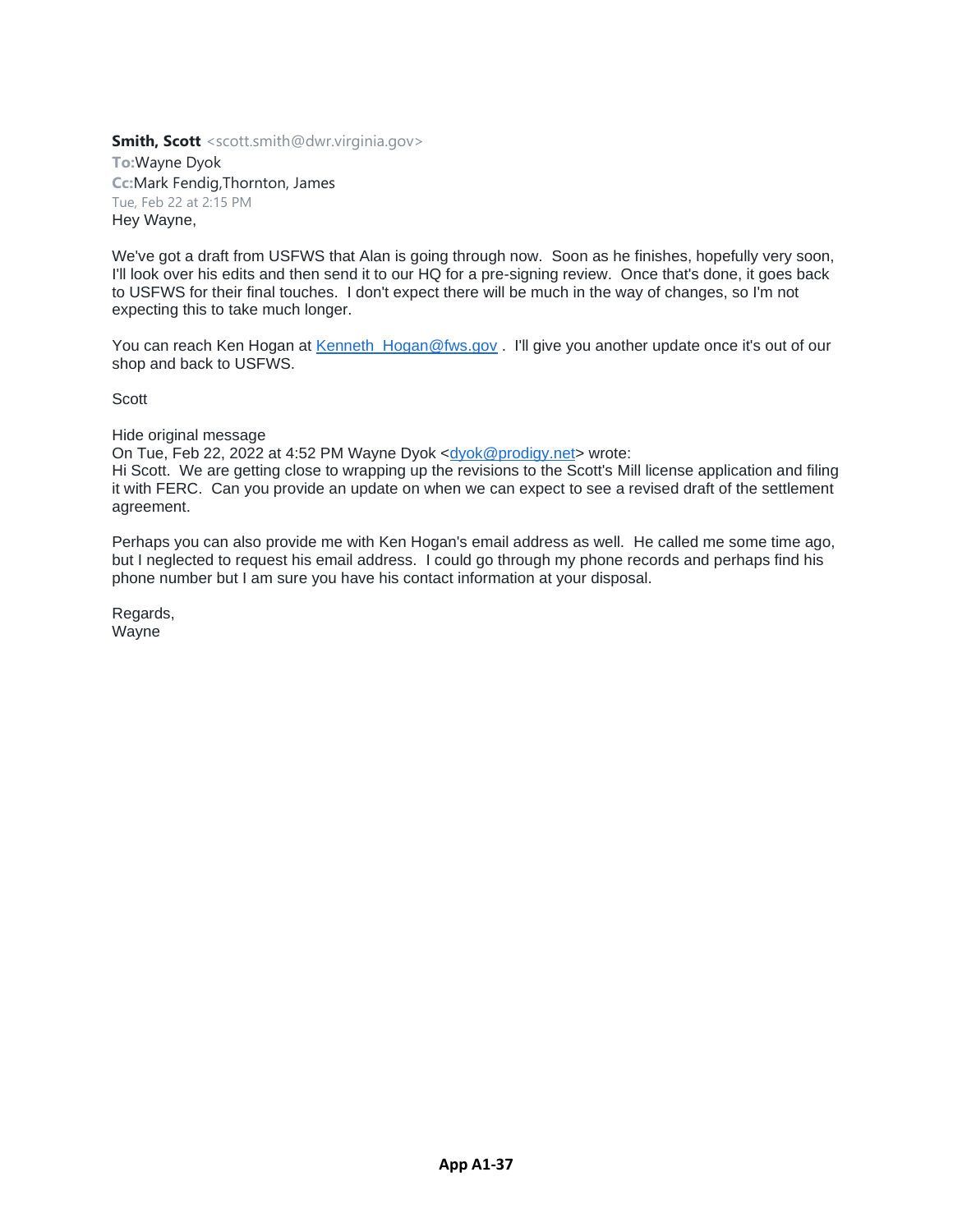**Smith, Scott** <scott.smith@dwr.virginia.gov> **To:**Wayne Dyok Wed, Mar 9 at 2:18 PM Wayne,

All of your points seem reasonable to me. The purposes of the veil over the spillway are to maintain habitat/water quality immediately below the dam, as well as to maintain habitat conditions on the left side of the river channel below the dam. I get your point about Reusens flow fluctuations making it difficult to maintain a constant level veil of water. My preference has always been to use the 1" veil as a placeholder and utilize adaptive management to determine spillway/bypass reach needs after the project becomes operational (and also after we see what the Reusens license looks like). My suggestion would be that we pursue this approach after everything is settled (construction and Reusens license), and use the 1" veil in the short term as a placeholder. Given that, a daily average seems reasonable to me, but we will see what the other agencies think. I will offer that in my comments on the draft.

I'm as confused as you regarding the bypass vs fishway vs downstream passageway flow terminology. I'm going to propose that we use the terms "Spillway flows", "Eelway flows", and "Intake Bypass Flows"; unless you have a better idea. It's frankly confusing as hell using "Bypass Flows" to mean multiple things. I'll propose making those terminology changes if that works, and if you've got a better idea of how to label things, please share.

I'll have to go over the refill procedures again, but at first glance I would agree with your statements. I'll see if I can clean that up some, and perhaps delete things that don't really need to be there.

The eelway dates are pretty solid, based on our observations at other projects. Essentially, they are moving upstream any time water temps are in excess of 10 C, or so. So Mar-Nov does make a lot of sense based upon when we see them moving. If we end up getting data that shows we don't need to operate for that entire time, then we can certainly modify the dates, but they certainly seem pretty spot on to me.

The sweeping velocity thing is also confusing to me. I'll see what I can do with that one. The main point is to have sweeping velocities exceed intake velocities, so that fish will go through the downstream bypass fishway. Since you are expecting intake velocities of 2 ft/sec, then any number greater than this for sweeping velocity seems reasonable to me. I'll see what I can work up here.

Agree with your statements about Reusens. I am really hoping we can convince FERC that peaking that project is a really bad thing. If we are successful, then that covers everything in the SA. If not, then your statements are exactly right. Also, I agree that coordinating operations of the 2 projects definitely would be ideal.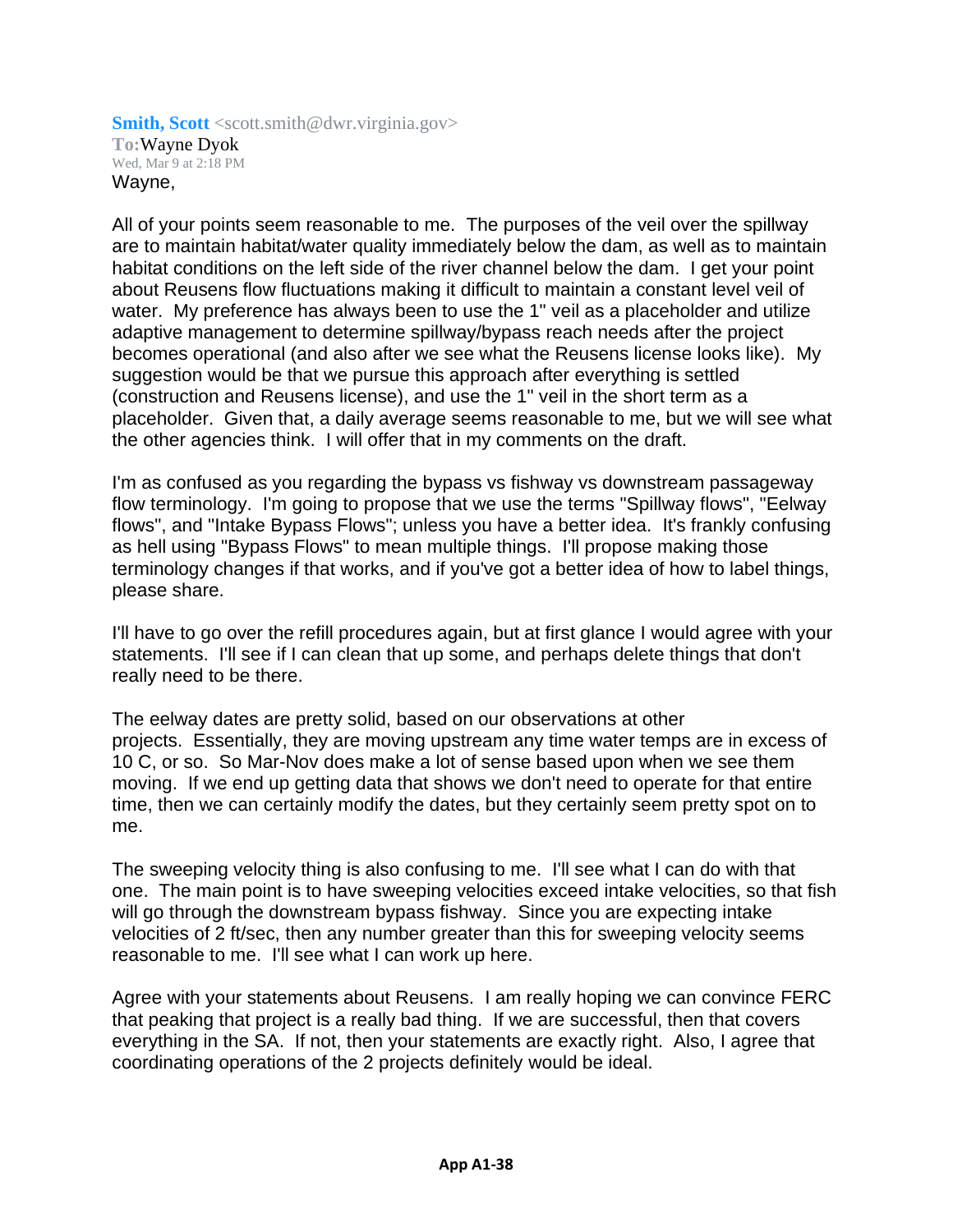Finally, I'm good with your peak hour proposal at this project as well. I will see if I can write something into the SA that states we will work together to develop an operational plan to address this issue. That may hit some snags with FWS, and if you've got some suggested language for that, please send it my way.

Thanks for the comments. I'll see what I can address in this version of the draft and then we'll see how FWS likes them.

SS

# Hide original message

On Mon, Mar 7, 2022 at 8:32 PM Wayne Dyok [<dyok@prodigy.net>](mailto:dyok@prodigy.net) wrote: Hi Scott. Thanks for sending the draft Settlement Agreement. I have discussed with Mark. For the most part it looks fine, but we do have a few thoughts/questions. They are generally in order as written in the draft SA.

First, we are okay with the one-inch veil over the main spillway dam. Since we are directing half the turbine flow into the main channel, Mark and I were trying to remember why we needed that veil. Is it for aesthetics, downstream water quality or habitat immediately downstream of the dam? Based on our calculations, the flow over the dam will be about 25-30 cfs with the one-inch veil. Mark and my major concerns relate to the notification procedure if we are below the one-inch level. The analysis that I just did and I can send to you is that the headpond reaches equilibrium very quickly. So if Reusens varies flow, say decreases flow, we could easily have a deviation before we have a chance to react. What we would like to do there is have a daily average veil of not less than one inch. That would be more manageable. We will be generating a lot of work for the project if that is a requirement. Otherwise we will need to discharge more water over the dam to ensure we do not violate the one-inch criteria. Keep in mind that we will have water level sensors and that is how we plan to maintain run of river conditions.

Second, I think there seems to be some confusion over the bypass reach and bypass flow. In my mind the bypass reach is the main river reach immediately downstream of the straight section of dam. We are looking for a one-inch veil over this section. The bypass flow is the flow that goes over the fishway downstream of the last turbine unit. This is the location where we should have 5 percent of the turbine flow. Our thought was 5 percent of the river flow up to the maximum capacity of the turbines (i.e., 225 cfs) based on the actual river flow . We can live with the current language and look to the CFD modeling to ensure we get the downstream migrating fish to use the bypass. We concur with the language later in the document that this number may be reduced if we can show a lesser flow works.

I think the impoundment refill protocol is confusing. When we first take out the cofferdams, we need to fill the area upstream of the powerplant. We can do that in a way that only 10 percent of the river flow is used for that. The volume we are talking about is not significant and that will fill quickly without affecting downstream flows. The second component of the refill protocol will be during cap construction on the main spillway. For safety reasons we will need to draw the headpond down about a foot below the existing dam crest during construction of the cap. All flow will be diverted through the powerhouse, but we can always have water discharged over the dam via temporary pipes if need be. Once the construction is completed we can slowly fill the headpond. All we need is 900 acre-feet (or 450 cfs for one day). We can fill over several days as necessary to ensure flow downstream doesn't change by more than 10 percent. During construction, if flow increases over 4500 cfs, we will need to stop construction work on the cap because the headpond will fill and the situation will become dangerous. Hence I think the entire section can be deleted as it is not a significant issue since we are not dewatering anything except the powerhouse construction area and then lowering the pool by about a foot to facilitate cap construction.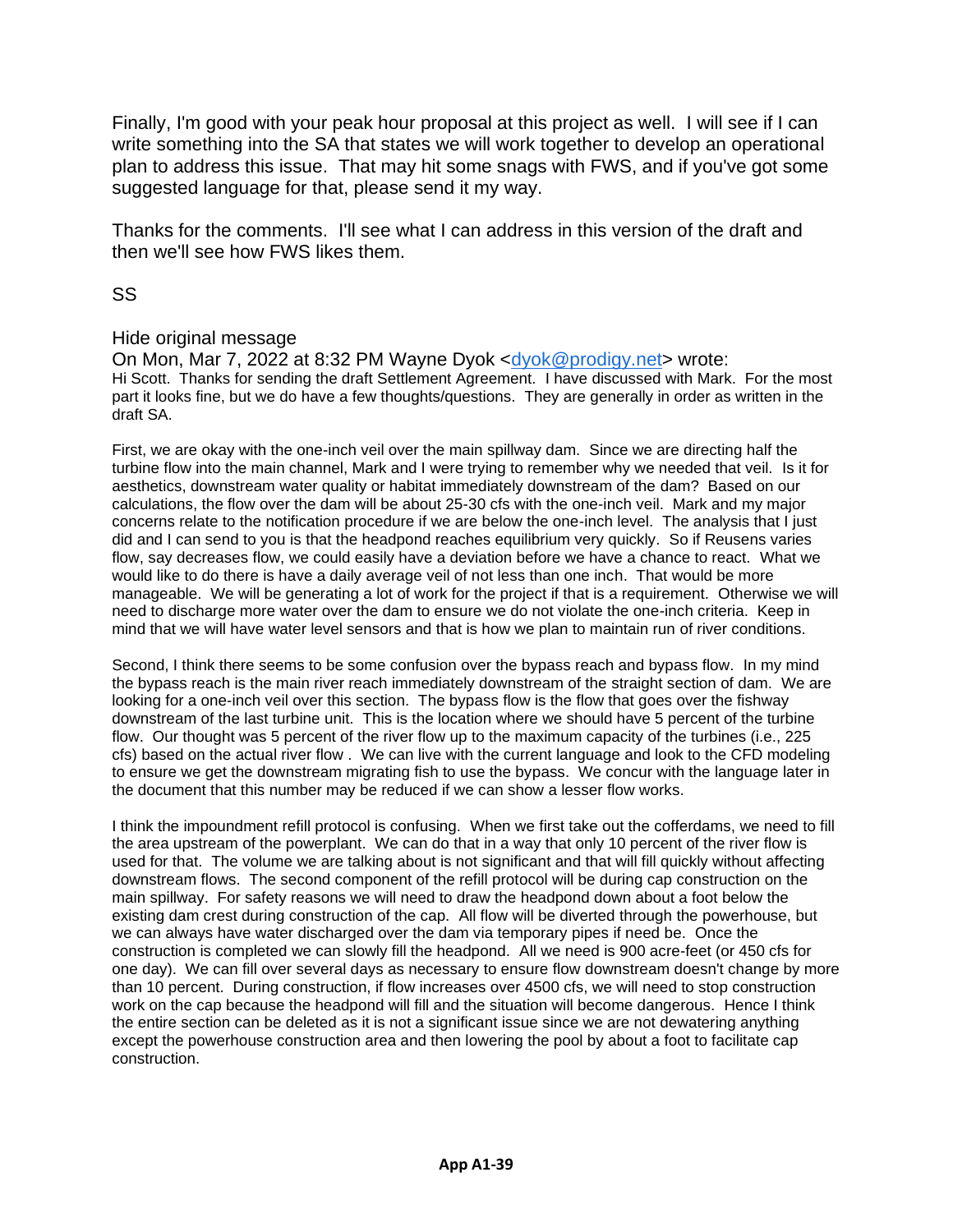At one point we talked about the operation of the eel fishway as being less than March 1 to November 30. If eels are present during that entire time, then we will agree to it. However, if data shows that that can be reduced then perhaps we should add a sentence to that effect.

Another point of confusion to us is the sweeping velocities of 1.5 cfs one foot away from the trashracks. First we think this should be feet per second. I believe that given the intake dimensions, the average velocity at each intake will be around 2 feet per second (500 cfs and about 240 square feet of area). The CFD modeling will show velocities at the intake and velocities with distance from the intake. We want the downstream velocity component ti be about 2 feet per second downstream at full capacity flow. So maybe we need something different here to describe what is needed for the fish.

We concur with the various studies and plans that will be needed and look forward to working closely with VDWR to ensure that we are successful in our fish passage efforts.

The 3/4 inch screen is a good fall back in the event our passage goals are not met. We can include in the design. Hopefully the screen will not be necessary because it could be a nightmare to clean, particularly during high flow events when there is significant debris in the river or during the fall when the river has a significant amount of leaves.

Perhaps our big concern is how Reusens operates their project. If they peak, because of our run-of-river operation, we will likewise be peaking too. We think this defeats the purpose of run of river. The two projects really need to be coordinated.

Lastly, we would like the opportunity to operate Scott's Mill during the high summer electrical demand periods as we have done for the last two years at the Cushaw Project. We have modified the license application to request 10 days of operation for two hours per day to maximize capacity values. We would need to conduct tests to see what fluctuation in flows is reasonable to maintain habitat quality downstream. We would propose to develop a plan for that. Again it will be for a maximum of two hours on a given day and for no more than 10 times in one year. We think that the downstream sees this type of fluctuation often as flows rise and fall during virtually every precipitation event. The key is not to fluctuate the downstream flows and wter levels to the extent that they affect aquatic habitat.

Mark and I are available to discuss at your convenience. It would be great if we could get the agreement completed in the next month.

Regards, Wayne

On Friday, March 4, 2022, 10:00:53 AM PST, Smith, Scott [<scott.smith@dwr.virginia.gov>](mailto:scott.smith@dwr.virginia.gov) wrote:

Wayne,

Attached is the draft copy that has been through Dave Sutherland, Jessica Pica, and Alan Weaver. I haven't finished my run through yet, but should have that shortly. This is still in Draft form, but I don't anticipate much in the way of changes on our end. Once I get through it, I will send to our folks at HQ for their review (should they want to do that). Once they've had their crack at it, the doc goes back to USFWS for their final review. When I send to our HQ, I will recommend they send to DEQ for their review at the same time. If you have any comments on this version of the draft, just let the group know. I believe Jessica is out on maternity leave, so you may not get a response from her, but Ken Hogan should be handling this for them until she's back. Hope that covers everything, but let me know if you have questions.

SS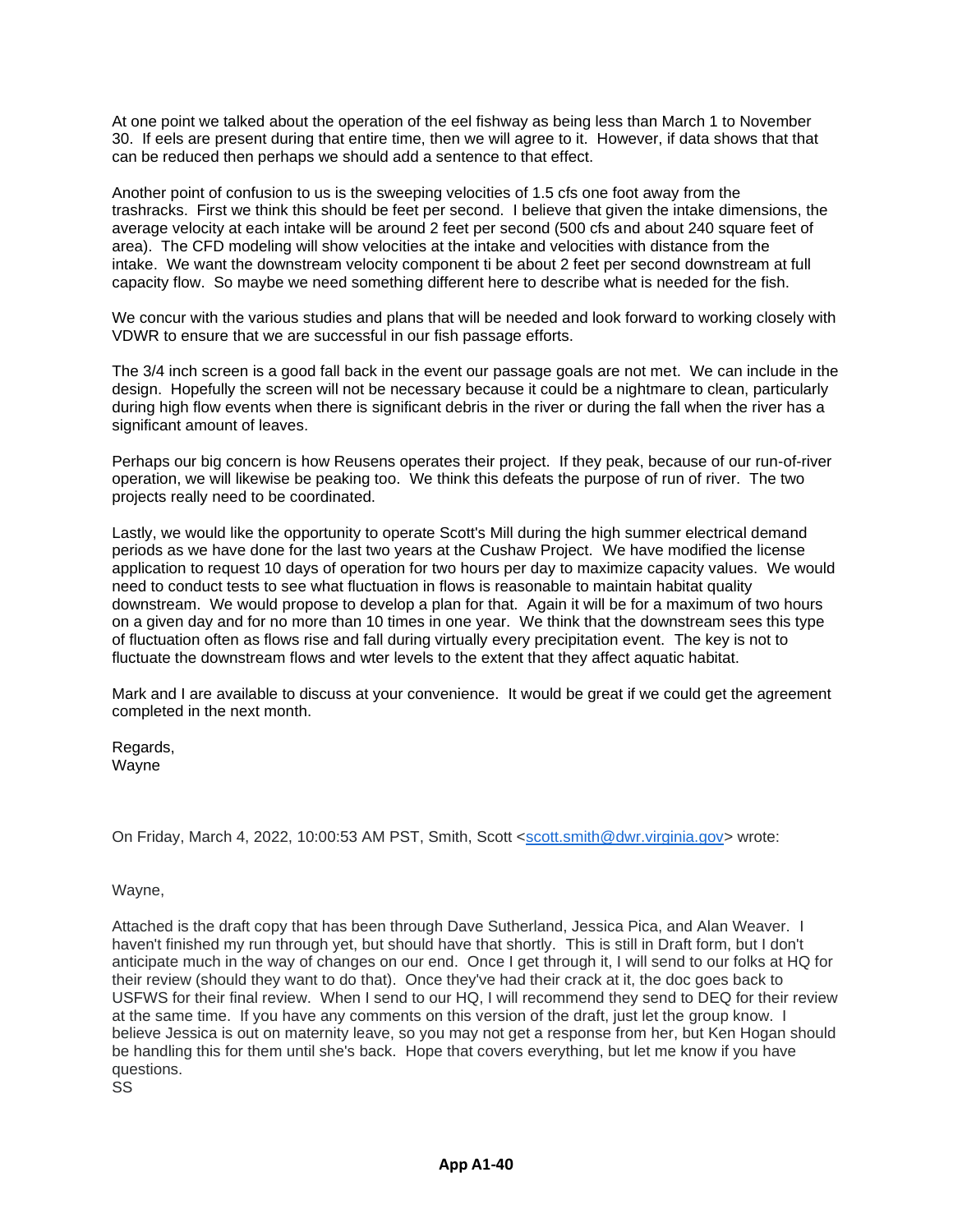**Wayne Dyok** <dyok@prodigy.net>

**To:**Hogan, Kenneth J,Scott Smith

Thu, Mar 10 at 12:19 PM

Hi Ken. Scott provided me a copy of the draft settlement agreement last Friday. I provided a few thoughts and he sent me a great response last night. My sense is that we are in agreement on the issues, but need to clarify a few aspects of the SA. Scott appears to be on it.

We plan to file the application next week now that we finally have the dam stability analysis completed.

FERC wants the SA included so they do not waste review time and renotice the project. I am trying to incorporate all aspects of the SA in the application and believe that it is now consistent with the current status of the SA. Hence I am pleading to get this wrapped up ASAP. Can we have a call next Wednesday or Thursday to make sure we can get the SA signed this month? I have surgery on Monday so expect to be unavailable the first two days of the week.

Wayne

Sent from my iPhone

**Smith, Scott** <scott.smith@dwr.virginia.gov>

**To:**Wayne Dyok Tue, Mar 15 at 3:46 PM Wayne,

Here's the most updated version of the SA, after I put in my comments. I'm sending you a clean version, since the earlier ones were pretty messy. Let me know if you have any questions or if you want to see the other version.

SS